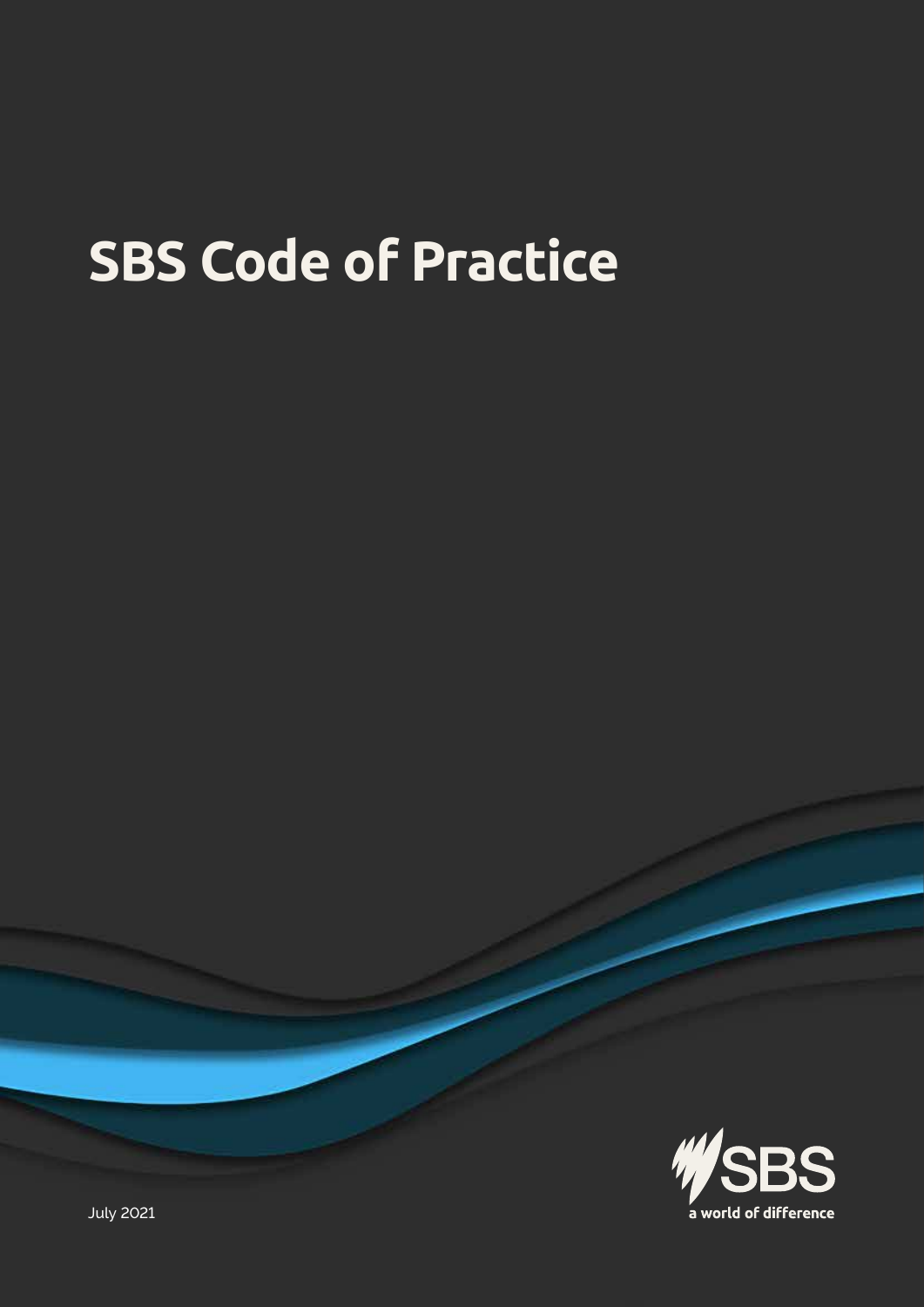The *Special Broadcasting Service Act 1991* (Cth) sets out the SBS Charter, including SBS's principal function to provide multilingual, multicultural and Indigenous broadcasting and digital media services that inform, educate and entertain all Australians. Our breadth of distinctive content intentionally reflects the diversity of contemporary Australia.

The SBS Code of Practice, as approved by the SBS Board in fulfilling its functions, outlines the principles and policies that guide SBS, ensuring the highest standards of editorial independence and integrity apply to our content. This is critical to gaining and preserving the trust of audiences, and to meeting the expectations of Australians at a time when the reliability and role of independent public media services is more important than ever.

The SBS Code of Practice is set within a framework of three principles, against which SBS holds itself accountable – Trust, Transparency and Respect. It details SBS's obligations regarding matters such as accuracy for factual content, impartiality and balance in our news and current affairs, scheduling of content, advertising and sponsorship, and complaints handling.

Together with other SBS policies and guidelines, the SBS Code of Practice guides SBS to independently determine what is broadcast or published across its channels and platforms, with the Managing Director, as the Editor-in-Chief and member of the SBS Board, having final editorial responsibility.

In Australia's ever-changing media landscape, SBS takes seriously its responsibility to ensure its policies are fit for purpose and support the high standards expected of us, maintaining SBS's reputation for independence, impartiality and editorial integrity. The SBS Code of Practice has therefore developed over time to reflect community standards, audience needs, changes in the sector, regulatory updates, and any substantial changes to SBS's suite of services. This Code also reflects the changing ways in which we are engaging with Australians, applying standards to all SBS-produced and acquired content, no matter how it is delivered and covers all our content – from social media platforms and streaming services to traditional television and radio over the air.

SBS's vision is to inspire all Australians to explore, respect and celebrate our diverse world, thereby contributing to social cohesion. With clear benchmarks and principles set out in the SBS Code of Practice, SBS will continue to deliver on its Charter and purpose, with essential services for our diverse communities and high quality, independent, distinctive content relevant to today's Australia.

James Taylor **Managing Director**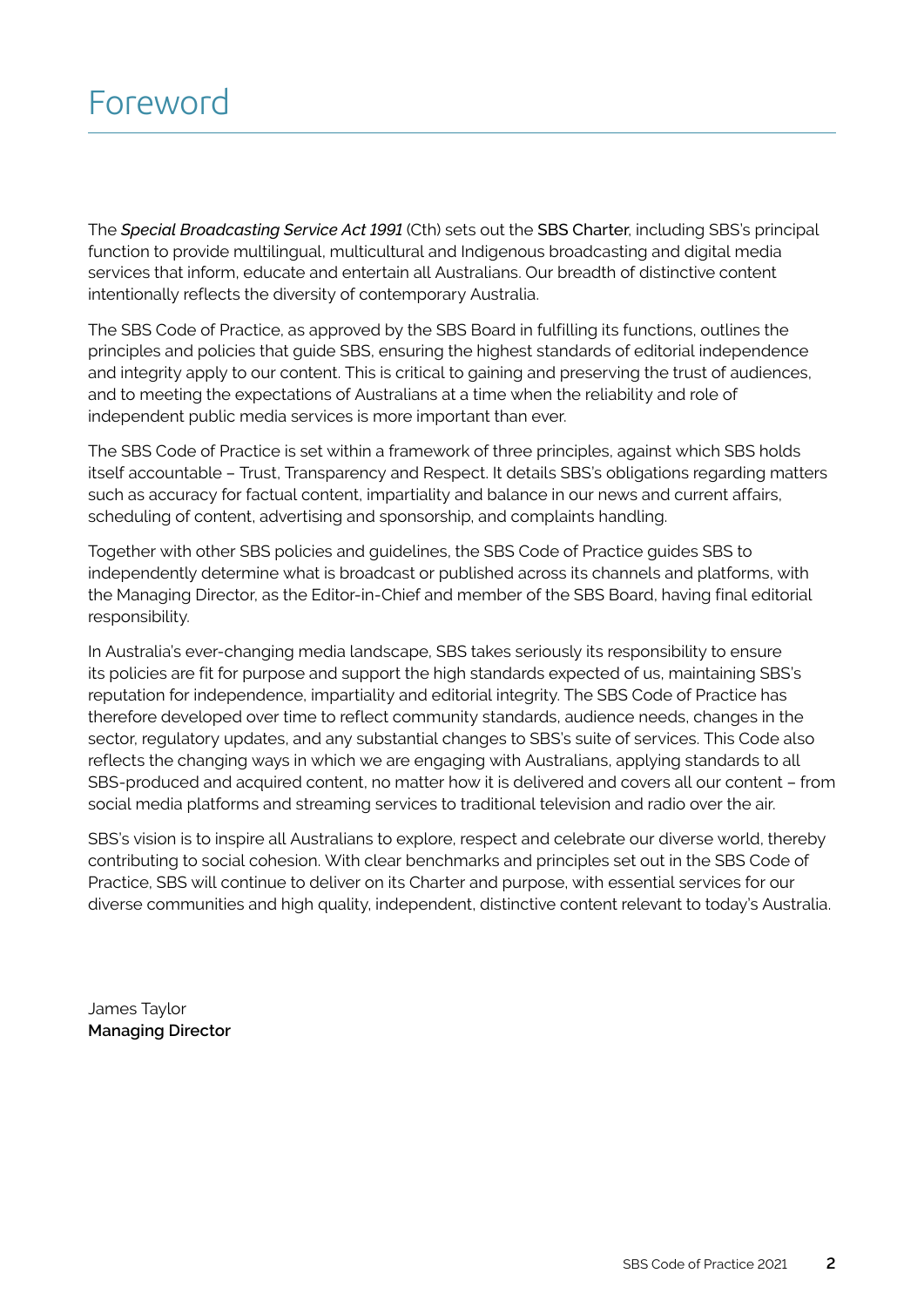## **Contents**

| Foreword |                                                                                                                                                                                                  | 2                                |
|----------|--------------------------------------------------------------------------------------------------------------------------------------------------------------------------------------------------|----------------------------------|
| 1.       | <b>Introduction</b>                                                                                                                                                                              | $\overline{4}$                   |
| 2.       | Application<br>2.1 SBS Content and Platforms<br>2.2 Context                                                                                                                                      | 5<br>5<br>6                      |
| 3.       | <b>Trust</b><br>Editorial Independence and Integrity<br>3.1<br>3.2 Accuracy<br>Diversity of Views and Perspectives<br>3.3                                                                        | 7<br>7<br>7<br>7                 |
| 4.       | <b>Transparency</b><br>Harm and Offence<br>4.1<br>4.2 Advertising and Sponsorship<br>4.3 Community Information                                                                                   | 9<br>9<br>11<br>12               |
| 5.       | <b>Respect</b><br>Prejudice, Racism and Discrimination<br>5.1<br>Self-identification<br>5.2<br>Culturally and Linguistically Diverse Content<br>5.3<br>Indigenous Cultures<br>5.4<br>5.5 Privacy | 14<br>14<br>14<br>14<br>15<br>17 |
| 6.       | <b>Feedback, Comments and Complaints</b><br>6.1<br>Feedback, Comments and General Complaints<br>6.2 Code Complaints about Content as Broadcast or Published                                      | 18<br>18<br>18                   |
| 7.       | Glossary                                                                                                                                                                                         | 22                               |
|          | <b>Appendix 1</b><br>SBS System of Classification for Television Broadcasting Services                                                                                                           | 24<br>24                         |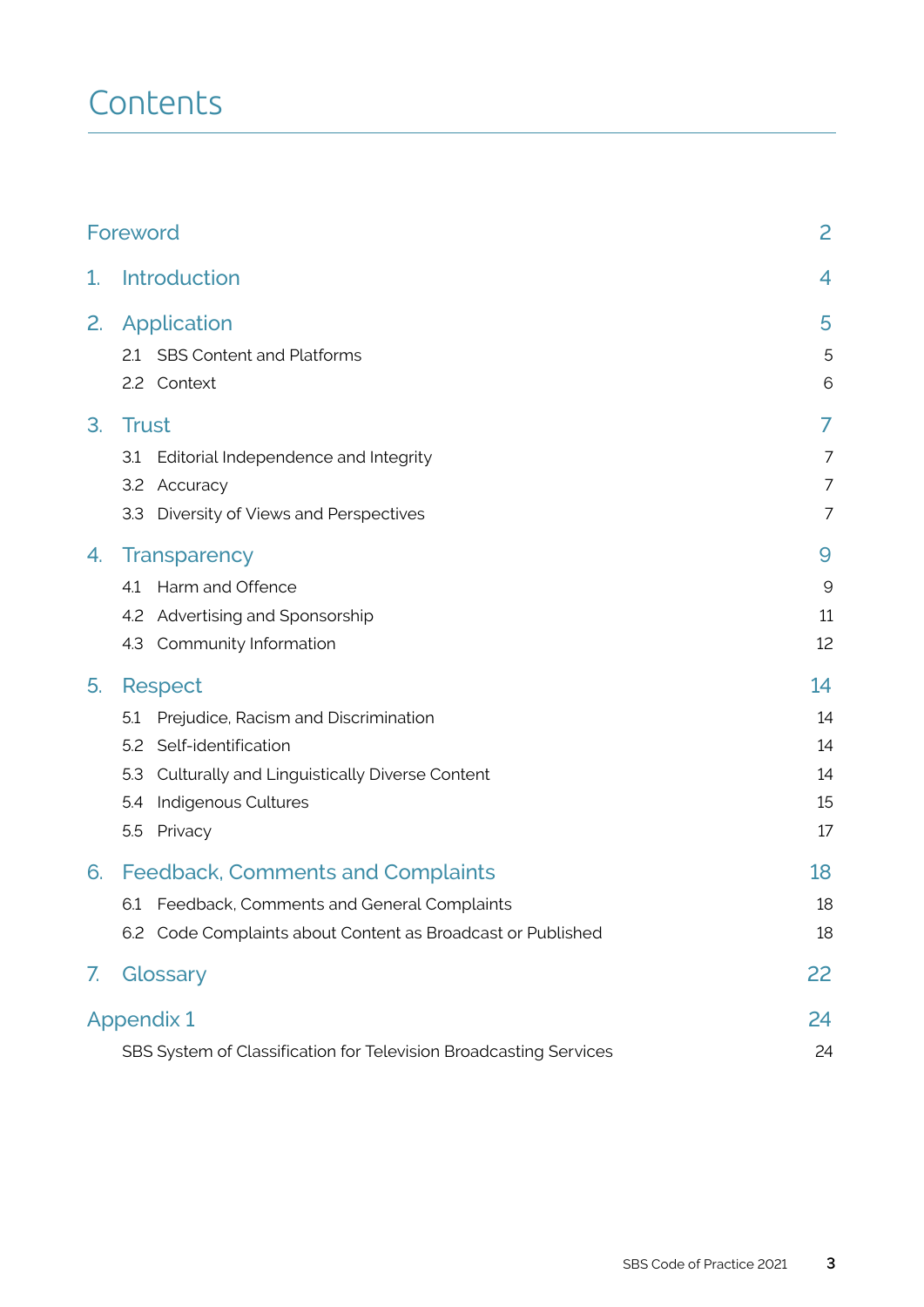## 1. Introduction

The SBS Code of Practice (Code) sets out the principles and policies SBS uses to guide its content to ensure that SBS maintains the highest standards of editorial independence and integrity.

 In addition to and distinct from this Code, SBS adheres to a range of other policies and practices relevant to the delivery of its services.

The Code may be amended from time to time to ensure it remains fit for purpose.

 In fulfilling its obligations under the *Special Broadcasting Service Act 1991* (Cth), which  includes the SBS Charter, SBS operates on the principles of **Trust, Transparency and Respect**. These principles define who we are, guide the creation of content across all our platforms, and are the standards by which we hold ourselves accountable. Through these principles, all Australians can be assured that SBS will deliver on its promise to audiences.

 Gaining and maintaining the **Trust** of audiences is central to all that we do.

SBS is a source of trustworthy information that embraces a plurality of views which support and contribute to a diverse and vibrant society.

SBS applies robust editorial standards. Audiences can have confidence that SBS news and current affairs will be accurate, balanced and impartial. SBS presents a wide range of perspectives and information to encourage open and constructive discussion within Australia.

SBS undertakes to be **Transparent** in the information it provides to audiences, and the way in which it delivers its services.

SBS offers an extensive and diverse range of content, and provides guidance so audiences can choose the content that best fits their needs.

**Respect** is at the core of SBS. SBS facilitates respectful interactions, encourages the expression of different perspectives, and fosters understanding.

SBS is the home of diversity and inclusion. SBS supports and contributes to a vibrant and cohesive multicultural society by providing multilingual and multicultural radio, television and digital media programs and services to meet the needs of Australia's multicultural society and Aboriginal and Torres Strait Islander communities. In doing so, SBS promotes understanding and acceptance of the cultural, linguistic and ethnic diversity of all Australians.

In providing these services SBS balances the rights of individuals to privacy with the public interest.

Through delivery of its content and services, SBS helps new arrivals understand the country they now call home, while helping all Australians to better understand and respect each other and our many cultures, to aid social cohesion.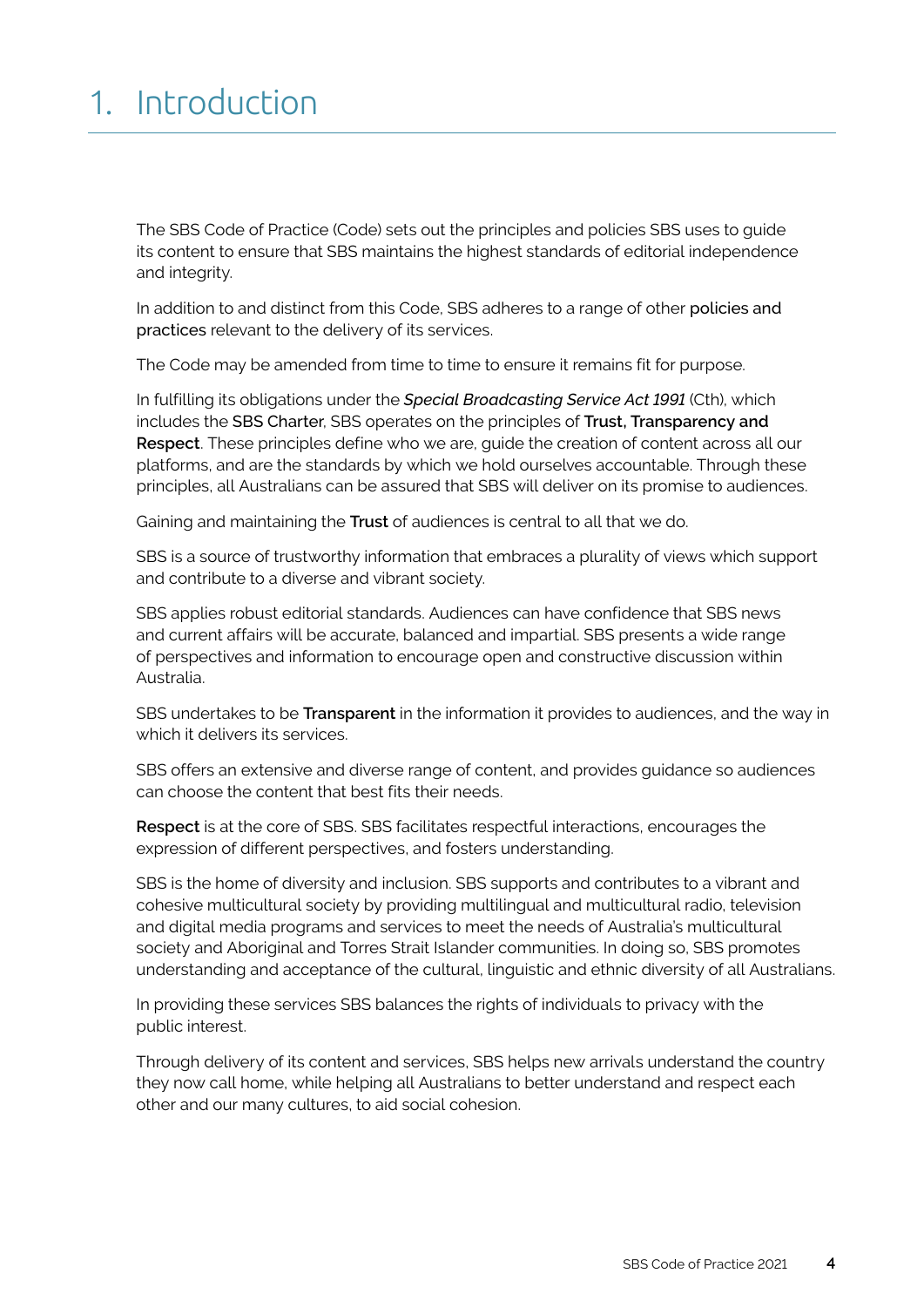# 2. Application

#### **2.1 SBS Content and Platforms**

The Code applies to content that is produced, commissioned, acquired or otherwise obtained by SBS for broadcast or publication on its platforms over which SBS has editorial control (SBS content).

This includes:

- audio and video content, and written material, including television and radio programs, online articles, podcasts, apps and social media posts;
- program-related material such as program, channel and network promotions.

#### SBS platforms include:

- SBS television broadcasting services;
- SBS radio broadcasting services;
- SBS digital media services including on demand services such as SBS On Demand; podcasts; and SBS online;
- SBS accounts and services on third party platforms including social media platforms.

References to 'SBS' in this Code refer to all SBS platforms unless otherwise indicated.

The Code does not apply to:

- the content of advertisements, sponsorship announcements, and community service announcements (CSAs);
- third party posts on SBS social media accounts, which are subject to the SBS Network Terms and Conditions;
- SBS program schedules (including the electronic program guide).

SBS aims as far as possible to apply consistent standards across its platforms. Due to differences in broadcasting and digital media platforms, there may be some variation in the application of certain provisions in this Code.

 which do not form part of the Code, including the SBS Editorial Guidelines. SBS also operates under a range of related policies and industry standards and regulations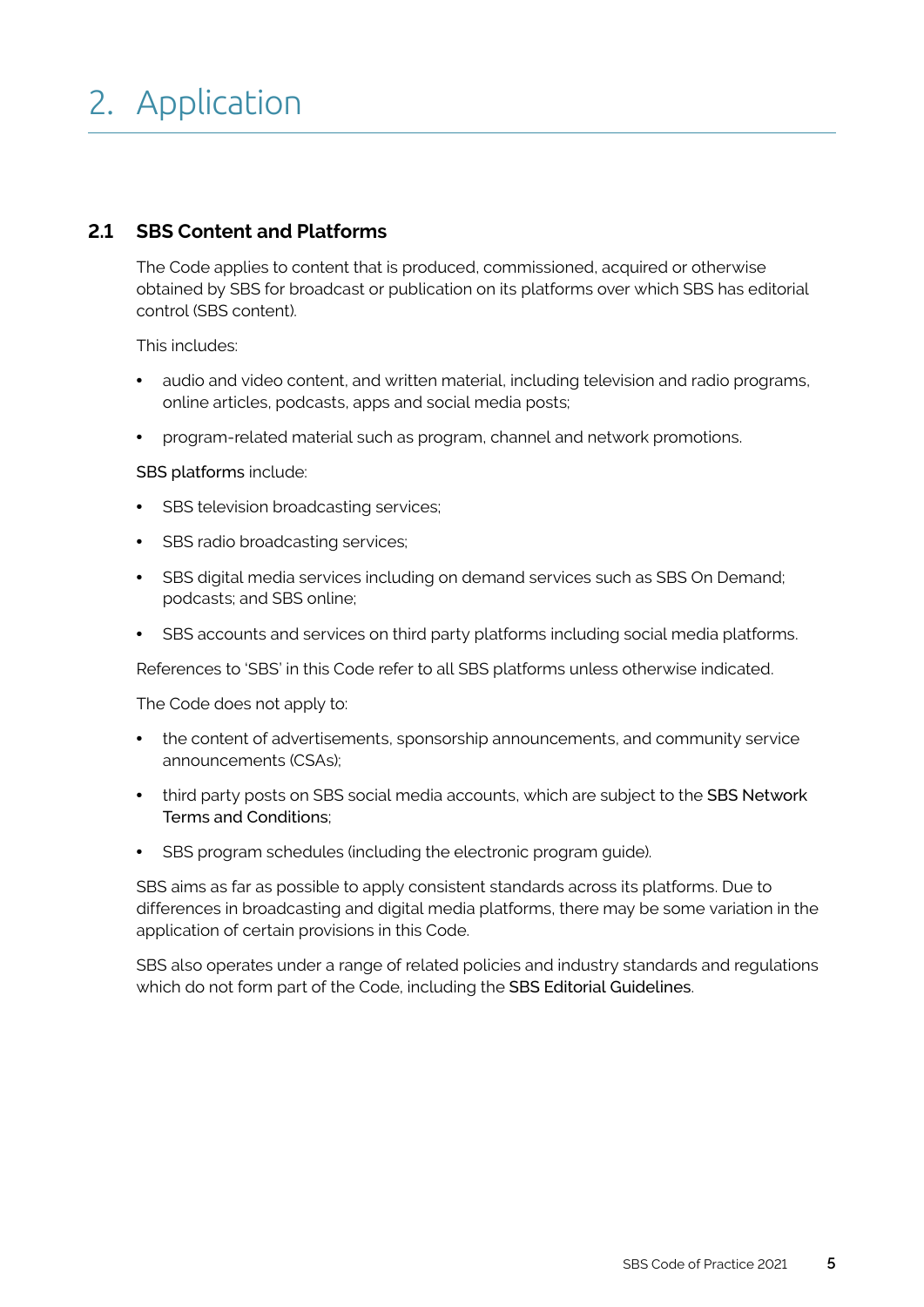#### **2.2 Context**

The application of the Code is guided by context. What is unacceptable in one context may be appropriate and acceptable in another.

The Code does not prevent the presentation of factual material, opinion, or material that is humorous, satirical, artistic or dramatic in nature. This includes material that may be offensive or distasteful to particular audiences.

When assessing context, including in relation to the assessment of complaints, SBS will consider a range of factors, including:

- the nature of the content including its genre, subject matter and editorial purpose;
- the platform or service on which the content is broadcast or published;
- reasonable audience expectations;
- the reasonable sensitivities of the anticipated audience.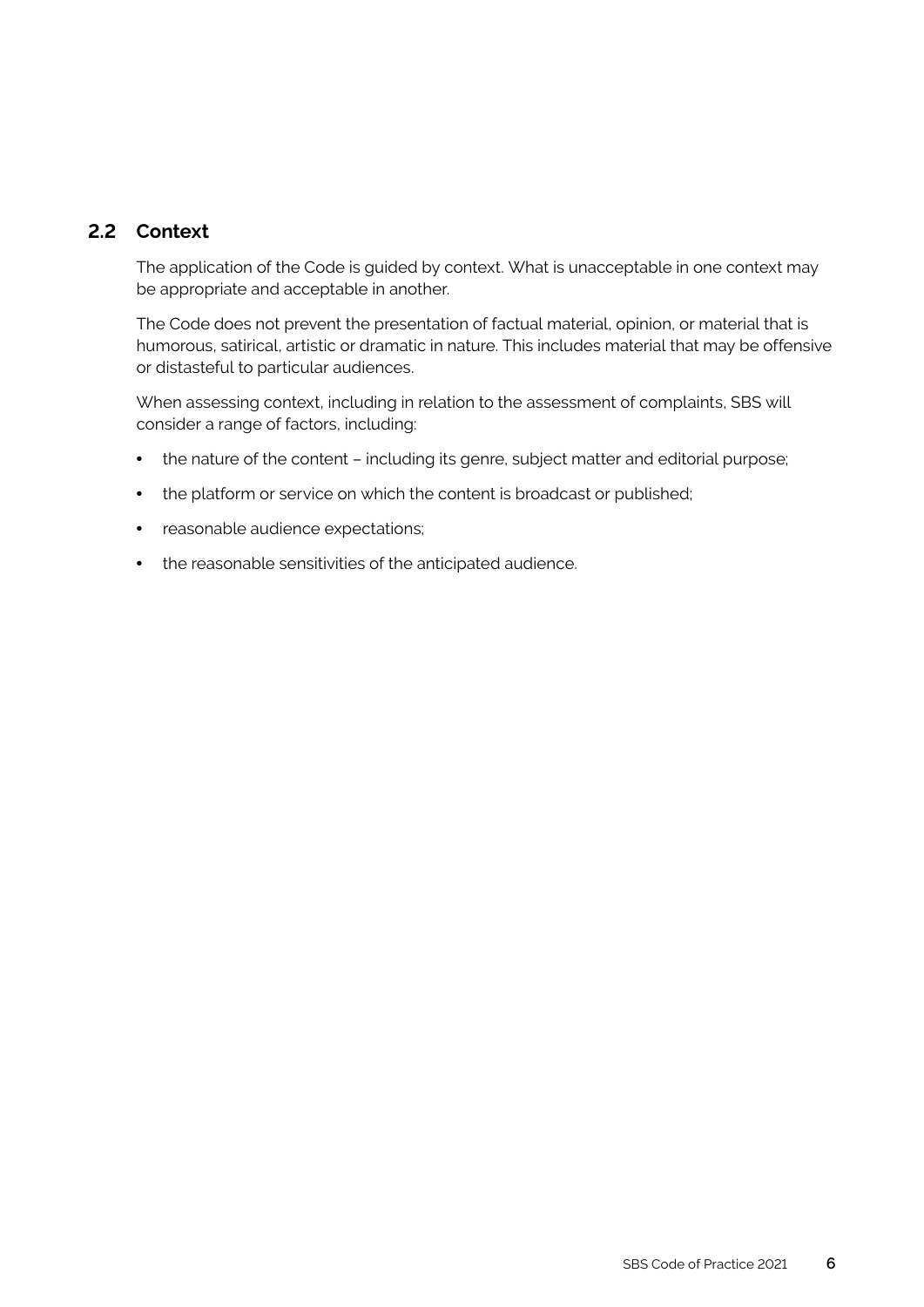#### **3.1 Editorial Independence and Integrity**

SBS is committed to preserving the trust and confidence of all Australians, who rely on SBS's editorial independence and integrity across all its content.

NITV is primarily produced by, for and about Aboriginal and Torres Strait Islander peoples. Maintaining the trust and respect of the Indigenous community is paramount.

SBS independently determines what is broadcast and published on SBS platforms.

#### **3.2 Accuracy**

SBS will not knowingly and materially mislead audiences in the presentation of factual material.

SBS will apply reasonable efforts to ensure that factual material including news and current affairs, is gathered and presented with due accuracy, having regard to the circumstances, and facts known, at the time of broadcasting or publishing the content.

The requirement for accuracy does not mean that an exhaustive coverage of all factual material relating to the matters broadcast or published must be presented.

SBS will take reasonable and timely steps to correct significant errors of fact.

#### **3.3 Diversity of Views and Perspectives**

SBS is committed to broadcasting and publishing content that reflects a diversity of experiences, beliefs, cultures and languages.

 SBS will seek to represent a comprehensive range of views and perspectives, subject to the availability of appropriate material.

 SBS will give due weight to the available evidence relating to particular subject matter.

SBS may broadcast and publish content, such as documentaries and opinion pieces, which are presented from particular points of view or which explore specific aspects of issues. Such content is not required to present every viewpoint or all available material relating to a particular issue or to allocate equal time to different viewpoints.

 NITV gives primacy to Aboriginal and Torres Strait Islander voices, interests, and perspectives. NITV reflects the diversity of Aboriginal and Torres Strait Islander peoples and features a range of views in its presentation of Indigenous perspectives.

#### **3.3.1 Balanced and impartial news and current affairs**

SBS-produced and SBS-commissioned news and current affairs content seeks to provide a balanced and impartial presentation of issues and events, including through the provision of a range of relevant and material viewpoints. News and current affairs content may include opinion and comment.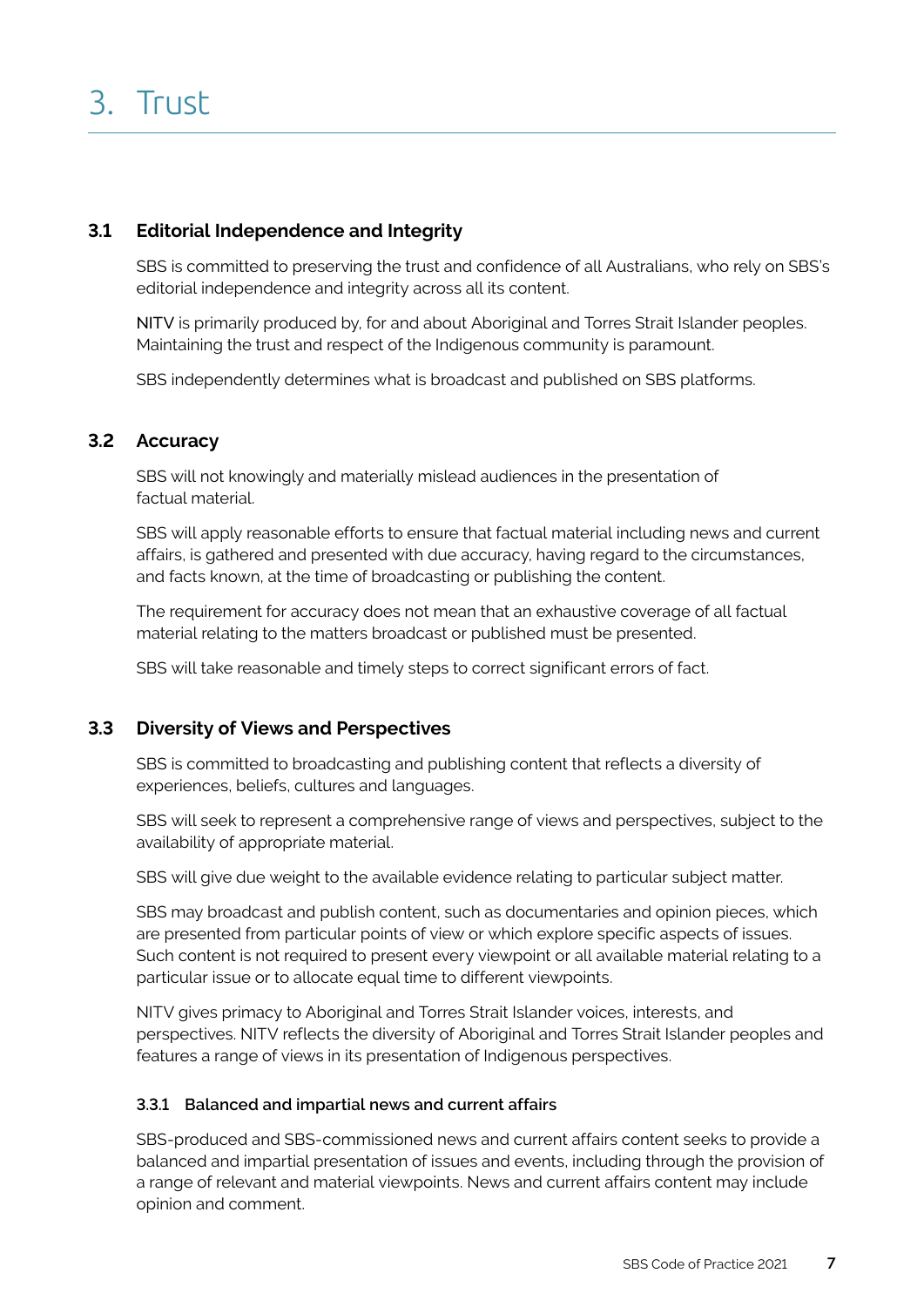SBS will make reasonable efforts to ensure news and current affairs content is gathered and presented with due impartiality and is balanced. It will take into consideration the circumstances at the time of broadcast or publication, the nature and immediacy of the material being reported, and the public interest.

 one over another. SBS's commitment to impartiality and balance requires SBS to present over time and across the schedule a wide range of significant views, not misrepresenting them or unduly favouring

This does not require SBS to present all viewpoints on an issue or to allocate equal time to different points of view. Neither does it preclude a critical examination of controversial issues or the presentation of critical and provocative points of view.

SBS independently decides the content of news and current affairs programs and other published material.

 In relation to news content, for major issues that are contentious, balance should be provided possible, of principal relevant viewpoints. For other matters, balance should be provided over over the period in which the issue is active where practical through the presentation, as far as a reasonable period.

 NITV presents news and current affairs from the perspectives of Aboriginal and Torres Strait Islander peoples.

#### **3.3.2 Non-SBS-produced news and current affairs**

SBS broadcasts and publishes substantially unedited news and current affairs content from international sources (WorldWatch) and from news agencies.

 judgement about how issues and information are presented. SBS will identify the source of this material so that audiences can exercise their own

Content that is broadcast and published under this provision will be preceded by a disclaimer advising audiences that it may not reflect SBS editorial standards.

WorldWatch is provided to cater for the individual language and cultural needs of Australia's diverse multicultural communities. It provides a unique and regular news service from the places of origin of many of Australia's residents in their own language. It also offers all Australians a perspective on world news events. Much of the material is in a language other than English and is not subtitled. WorldWatch services are drawn from a variety of overseas sources including government, public and commercial.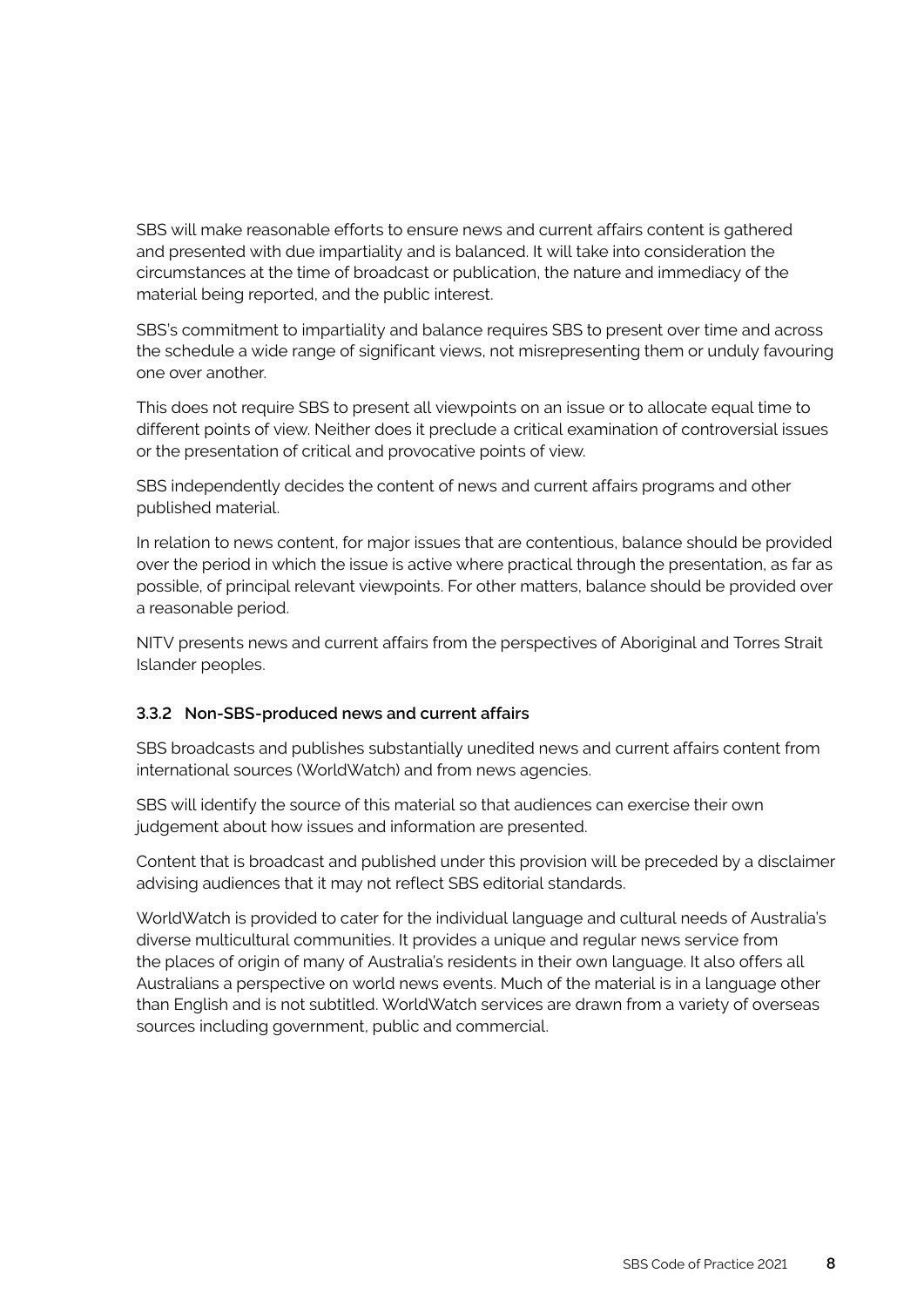#### **4.1 Harm and Offence**

SBS broadcasts and publishes innovative and, at times, challenging material. SBS content can be controversial and provocative and could be considered distasteful or offensive to some.

 Material that is likely to cause harm and offence must be justified by context, and adequate protective measures provided.

#### **4.1.1 Violence, distressing events and other harmful material in news, current affairs and other content that is not classified**

The decision to broadcast or publish violent images or audio and other potentially harmful material (such as offensive language), is based on the editorial relevance of the material, including its newsworthiness and whether it is in the public interest, together with proper regard for the likely audience and their reasonable sensitivities.

SBS will not sensationalise violent events or present them for their own sake.

SBS avoids sensationalised and exaggerated treatment of news events. In covering distressing events. SBS requires content makers to exercise sensitivity, particularly when approaching, interviewing or portraying people who are distressed.

The timing and content of breaking or live news and other live content can be unpredictable. As far as is practicable, SBS will exercise due care in the selection of audio and images taking into account the likely composition of the audience.

Where appropriate, content containing violent or distressing images or audio will be preceded by timely and appropriate warnings advising that some audience members may find the material distressing.

#### **4.1.2 Suicide**

 Suicide is a legitimate subject for content but one that should be portrayed with a high degree of sensitivity. SBS will take care to avoid describing or showing methods of suicide in great detail. Where methods are described, SBS will have regard to context and editorial relevance.

#### **4.1.3 Classification and scheduling of content**

SBS will ensure that content is scheduled appropriately, taking into consideration a range of factors including the platform, service, type of content and likely composition of the audience.

SBS television programs and program promotions broadcast on SBS television broadcasting services and re-transmitted on SBS On Demand are assessed by SBS under SBS's television classification system. SBS's system of classification for television broadcasting services is set out in Appendix 1.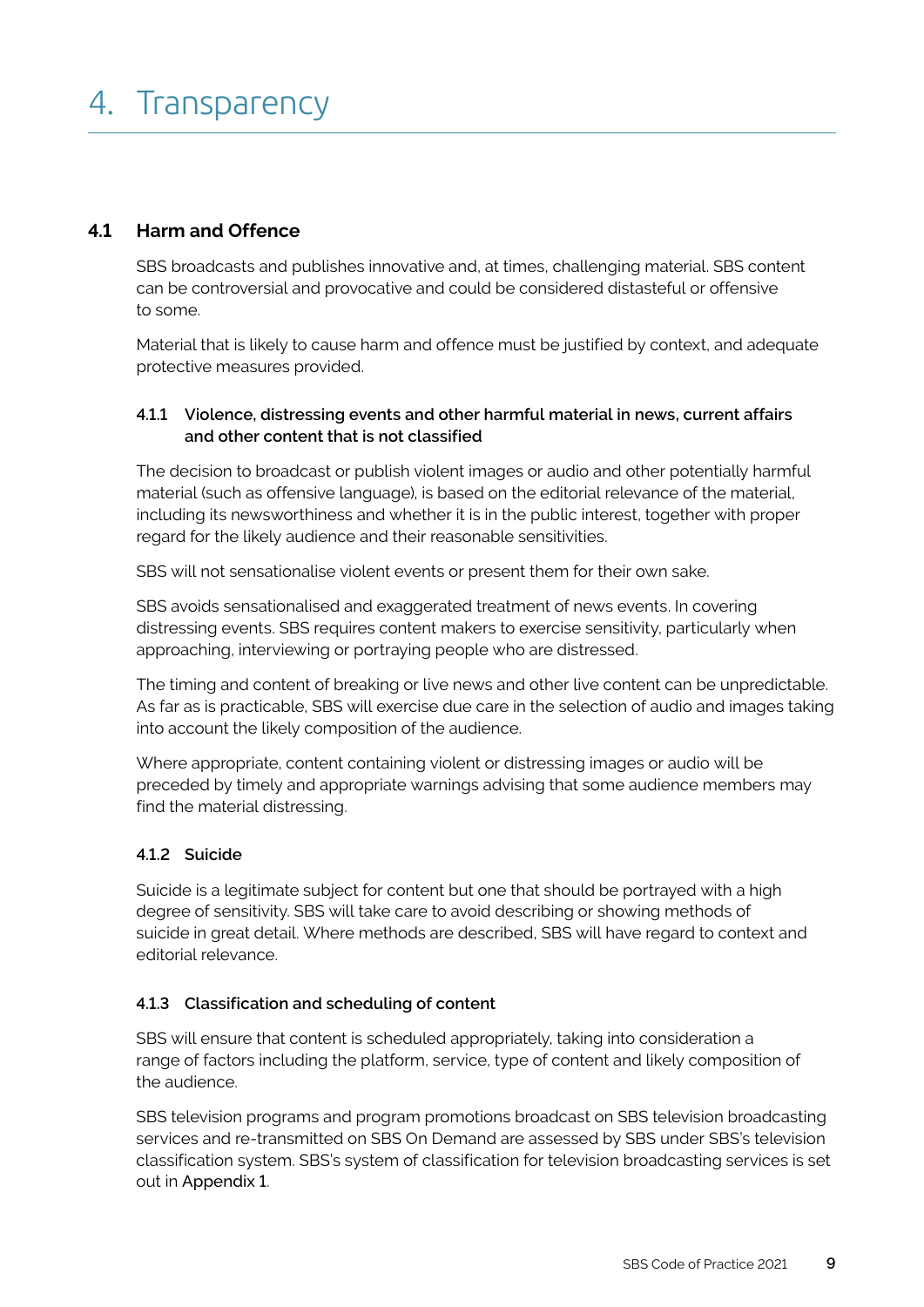SBS online content is dealt with under the provisions of the Guidelines for the Classification of Films under the *ClassificationAActA995ACth*) (in accordance with Schedule 7 to the  *BroadcastingAServicesAActA1992* (Cth)).

 The following content (including relevant program promotions) is not subject to classification under this section: news programs (including news updates), current affairs programs, sports programs. This material is assessed and broadcast and published in line with section 4.1.1.

 Advertisements and sponsorship announcements, and CSAs are subject to different classification processes (see section 4.2 and section 4.3 respectively).

#### *Classification categories*

SBS uses the following classification categories:

- General (G)
- Parental Guidance (PG)
- Mature (M)
- Mature Audience (MA15+)

#### *Classification symbols*

 The classification symbol of the PG, M or MA15+ program being shown will be displayed at the start of a program on SBS television broadcasting services and as part of the program information on SBS On Demand.

#### *Classification advice*

 Advice on the principal reasons for an M or MA15+ classification decision will be given at the start of the program on SBS television broadcasting services and as part of the program information on SBS On Demand. In exceptional cases, classification advice may be provided prior to the beginning of the program.

 SBS may provide other appropriate classification advice for a PG classified program where the program contains material of a strength or intensity that SBS reasonably believes parents or guardians of young children may not expect.

#### *Scheduling program promotions*

 Program promotions will not exceed the classification of surrounding or adjacent programming matter.

Where content in which the program promotion is placed is unclassified, program promotions will be scheduled with regard to the time zone.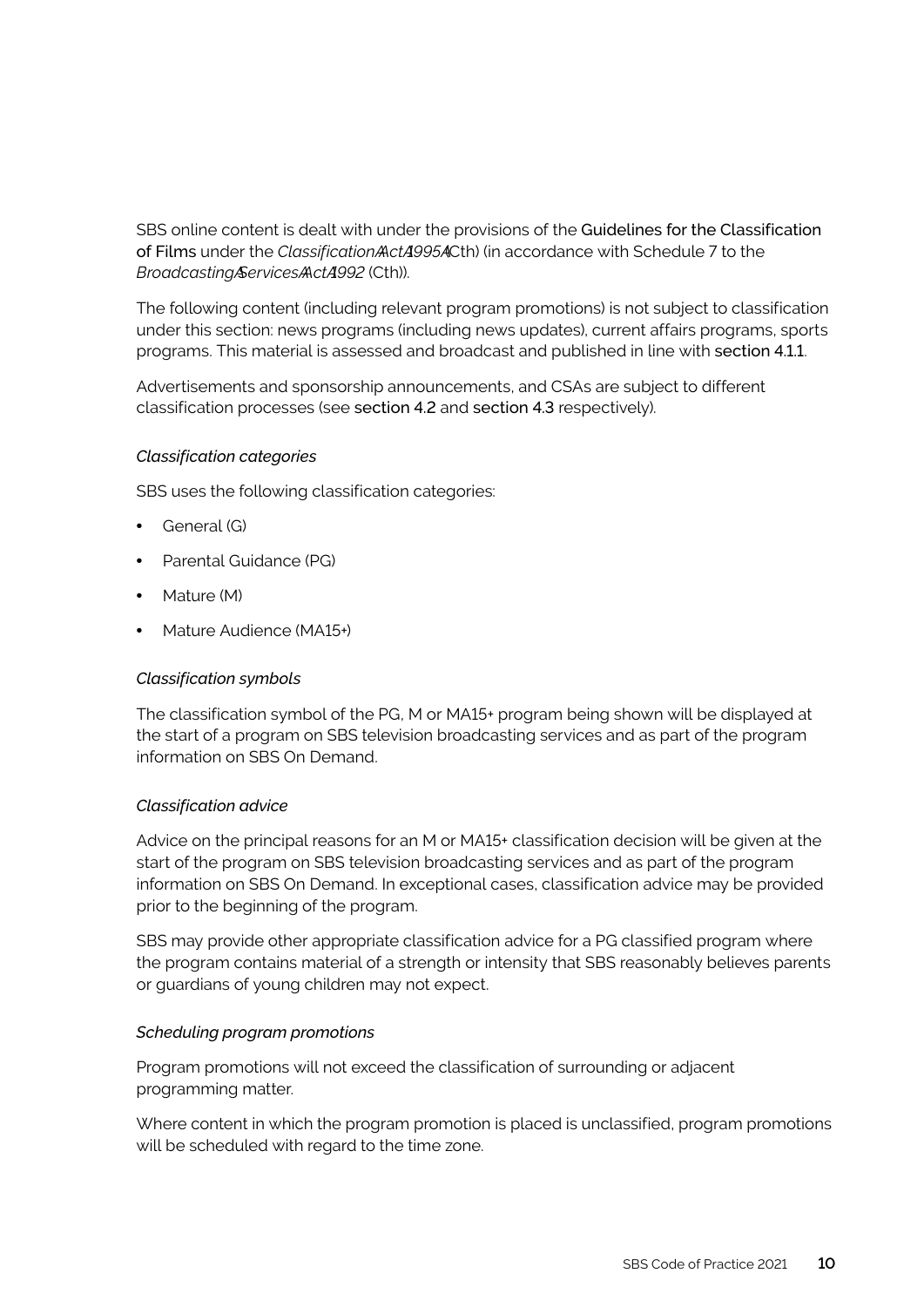#### *Time zones*

SBS will generally broadcast television programs and program promotions on SBS television broadcasting services in accordance with the time zone indicated for each classification category as set out in Appendix 1.

 As PG content can be shown at any time, parents or guardians will need to assess the suitability of content when supervising children's viewing.

SBS should have sound reasons for any departure from the time zone for a program classification.

Programs that deal in a responsible manner with serious moral, social or cultural issues may appear outside their time zone provided a clear indication of the nature and content of the program, in the form of classification advice for example, is given at the start of the program.

Some programs may be broadcast or received outside their classification time zone including where individuals choose to access the broadcast signal outside of their local area.

#### **4.2 Advertising and Sponsorship**

SBS may broadcast and publish advertisements and sponsorship announcements on its broadcasting and digital media platforms.

 sponsorship and these are available in the SBS Editorial Guidelines. The SBS Board is required to develop guidelines on matters relating to advertising and

The selection and placement of advertisements and sponsorship announcements on its platforms, including any restrictions, is a matter for SBS.

SBS has adopted the following definition of advertisement:

Matter, for which SBS receives consideration in cash or in kind, which draws the attention of the public, or a segment thereof, to a product, service, person, organisation or line of conduct in a manner calculated to promote or recommend, directly or indirectly, that product, service, person, organisation or line of conduct.

SBS has adopted the following definition of sponsorship announcement:

Matter, for which SBS receives consideration in cash or in kind, which advises audiences of a sponsorship relationship with SBS and actively promotes the product, service, person, organisation or line of conduct of the sponsor in a favourable way.

Advertisements and sponsorship announcements must be readily distinguishable from SBS content.

 restrictions in the Commercial Television Industry Code of Practice (1 December 2015) which In relation to SBS's television broadcasting services, SBS takes account of the advertising relate to the timing and placement of advertisements and sponsorship announcements, including in relation to particular product categories.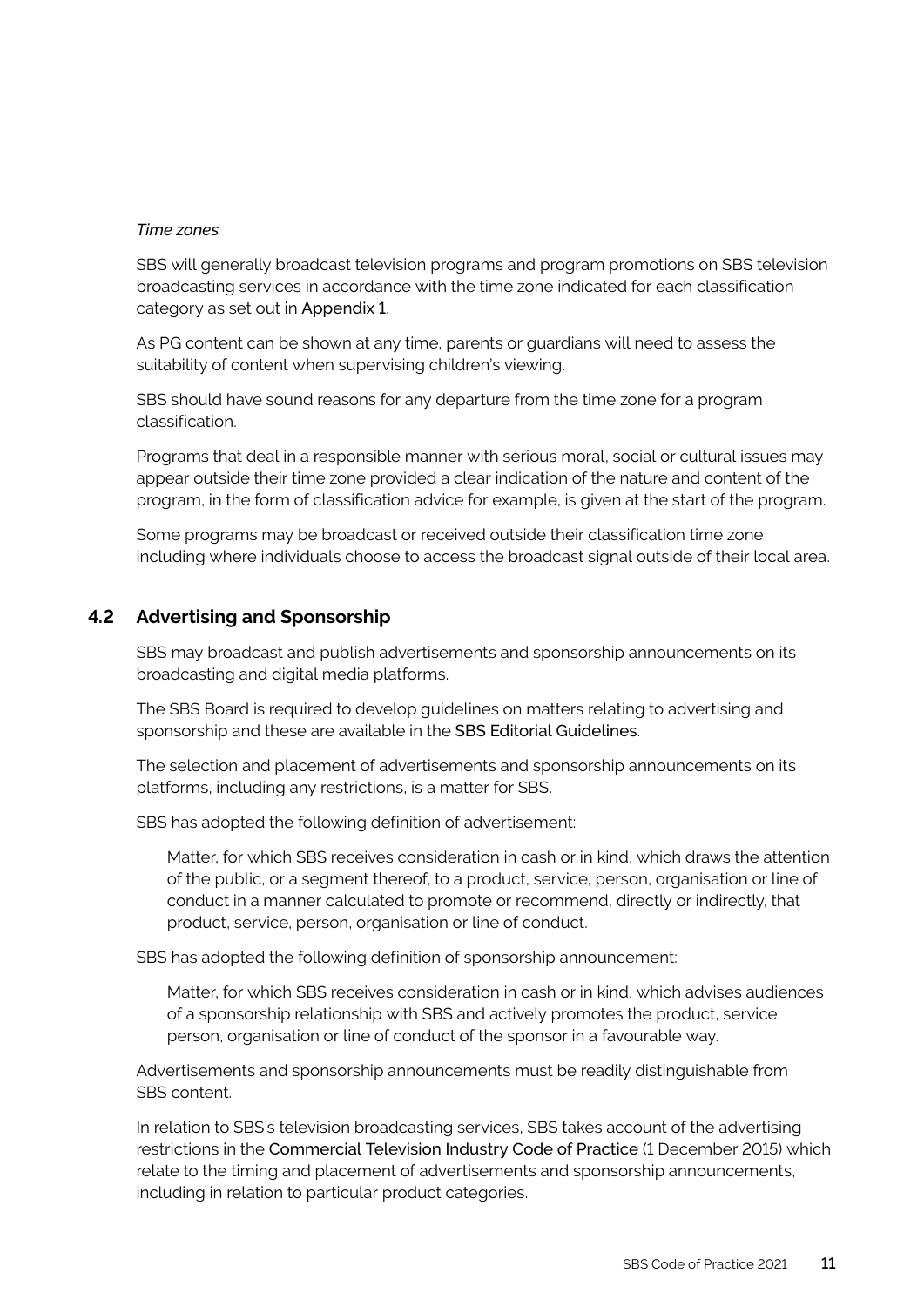This Code does not cover the content of advertisements and sponsorship announcements. Advertisements and sponsorship announcements broadcast or published by SBS must comply with the relevant industry standards. Complaints about the content of advertisements and sponsorship announcements are managed through the advertising industry's self-regulatory scheme (Ad Standards).

#### **4.2.1 Restrictions on the promotion of odds and commercials relating to betting and gambling in live sports coverage**

#### *SBS television and radio broadcasting services*

SBS follows the provisions in the:

- sporting event on SBS television broadcasting services (Appendix 3: Restrictions on Promotion of Odds and Commercials relating to Betting and Gambling which are broadcast during a Live Sporting Event (30 March 2018)); and **•** Commercial Television Industry Code of Practice which restrict the promotion of odds and commercials relating to betting and gambling which are broadcast during a live
- odds in live sports coverage on SBS radio broadcasting services (Section 9 Promotion of gambling and betting odds in live sports coverage (30 March 2018)). **•** Commercial Radio Code of Practice which restrict the promotion of gambling and betting

 For the purposes of the application of these provisions to SBS:

- any reference to a 'Licensee' is to be read as a reference to SBS;
- any reference to a 'licence area' is to be read as a reference to an SBS commercial market (see 'Note').

*Note: For national markets, or where geographically targeted time-shifted advertising cannot be delivered in the case of live-to-air coverage of a sporting event, the time zone is AEST or AEDT (as applicable).* 

*Some programs may be broadcast or received outside their local time zone including where individuals choose to access the broadcast signal outside of their local area.* 

#### *SBS digital media services*

 SBS digital media services are subject to similar rules under the Broadcasting Services (Online Content Service Provider) Rules 2018.

#### **4.3 Community Information**

SBS provides a limited amount of free airtime on its television and radio broadcasting services, and its digital media platforms, for community information announcements and community promotional material, known as community service announcements (CSAs).

SBS allocates free airtime for CSAs to Australian charities, community organisations and other relevant entities to promote services or events of a social, cultural, welfare, educational or beneficial nature, or other matter in the public interest.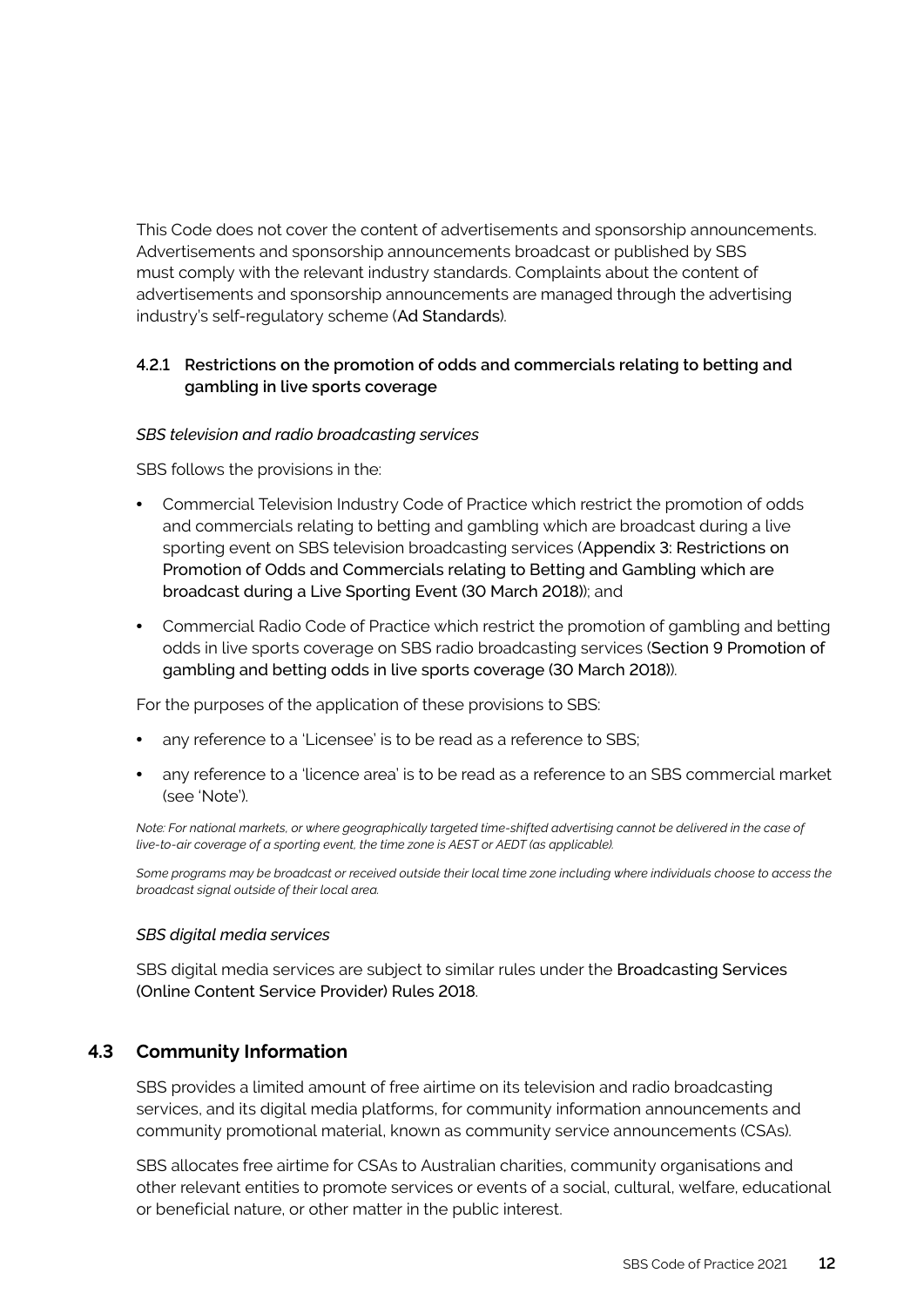In the selection of CSAs, SBS will consider a range of factors including:

- its role as a multicultural and Indigenous broadcaster to contribute to meeting the communications needs of Australia's multicultural and Indigenous communities;
- the character and the aims and objectives of the entity;
- the financial status of the entity;
- the subject matter of the CSA.

The following matter does not qualify as a CSA:

- Political matter including matter that promotes a political party or a candidate for political office, or matter that advocates for a change in the law.<sup>1</sup>
- Social, religious and any other matter that SBS considers to be controversial or potentially divisive to the community.
- Announcements that strongly promote a commercial entity or the interests of an individual, either directly or indirectly.

 The placement of CSAs on SBS services is subject to the availability of airtime and will be determined entirely at SBS's discretion.

CSAs will normally be broadcast or published as separate announcements. CSAs may also be broadcast or published as announcements within content as SBS considers appropriate.

 Decisions regarding the selection and placement of CSAs are subject to SBS's editorial independence and integrity. SBS retains the right to edit any material provided.

CSAs broadcast on SBS television services are classified and placed in line with the provisions relating to advertising in section 4.2.

Complaints about the content of CSAs are managed through the advertising industry's selfregulatory scheme (Ad Standards).

#### **4.3.1 Allocation of free airtime – elections and referendums**

SBS may provide information about elections and referendums to Australia's diverse communities through the allocation of free airtime to:

- qualifying political parties during federal and state government elections;
- the Yes/No cases in referendums.

Information on the allocation of free airtime is available on the SBS website.

The allocation of free airtime does not imply SBS support for the views contained in the material broadcast or published.

---

 1 Such material is addressed in section 4.3.1.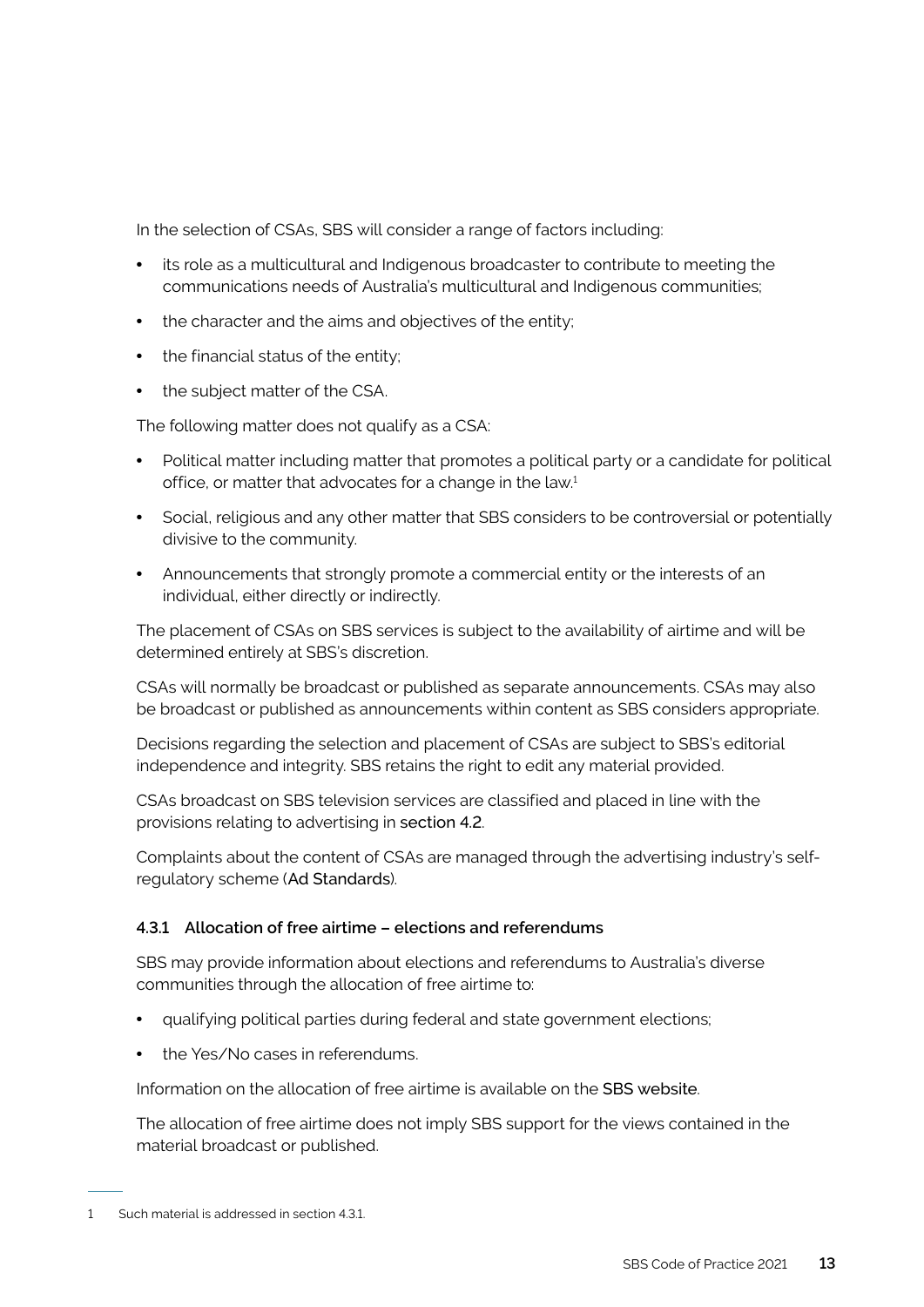#### **5.1 Prejudice, Racism and Discrimination**

 SBS seeks to counter attitudes of prejudice against any person or group on the basis of race, colour, ethnicity, nationality, sex, sexual orientation, gender identity, age, religion, disability, mental or physical illness, marital, parental or occupational status.

 SBS will avoid content which clearly condones, tolerates, or encourages prejudice This includes avoiding gratuitous emphasis on particular attributes, or the unjustified use of stereotypes. This does not prevent SBS from presenting discussion of issues relating to these matters, including in ways that may be provocative or satirical. and discrimination, taking into account the context in which the material is presented.

 SBS may broadcast or publish content which directly challenges accepted cultural views where it is editorially relevant and justified by the context. SBS understands that different cultural groups have different perceptions and values.

#### **5.2 Self-identification**

SBS acknowledges that different groups and individuals have the right to self-identify.

SBS may use an individual's or a group's self-identification.

 SBS will take into account context and avoid the unjustified use of derogatory terms used by one cultural group to describe another.

While SBS accepts self-identification where appropriate, this has no implications other than recognition of a group identity within the Australian community and is not a recognition of any historical or political claims.

#### **5.3 Culturally and Linguistically Diverse Content**

 in delivering its services and serving Australia's diverse language communities. SBS produces, broadcasts, subtitles and publishes content in languages other than English

These services enable social, civic and economic participation in Australian society for people who speak a language other than English, by providing Australian news, entertainment and information in different languages. Content produced for particular language or cultural communities may also be provided in English.

SBS content in a range of languages supports the continuity and development of cultural identity and language, fosters community connection, and enhances understanding across cultures in Australia.

 SBS encourages the free expression of a wide range of views and opinion including when SBS-produced language content facilitates a tolerant and respectful exchange of opinion on a range of issues. SBS will not promote the views of one group above another. such opinions may be considered controversial.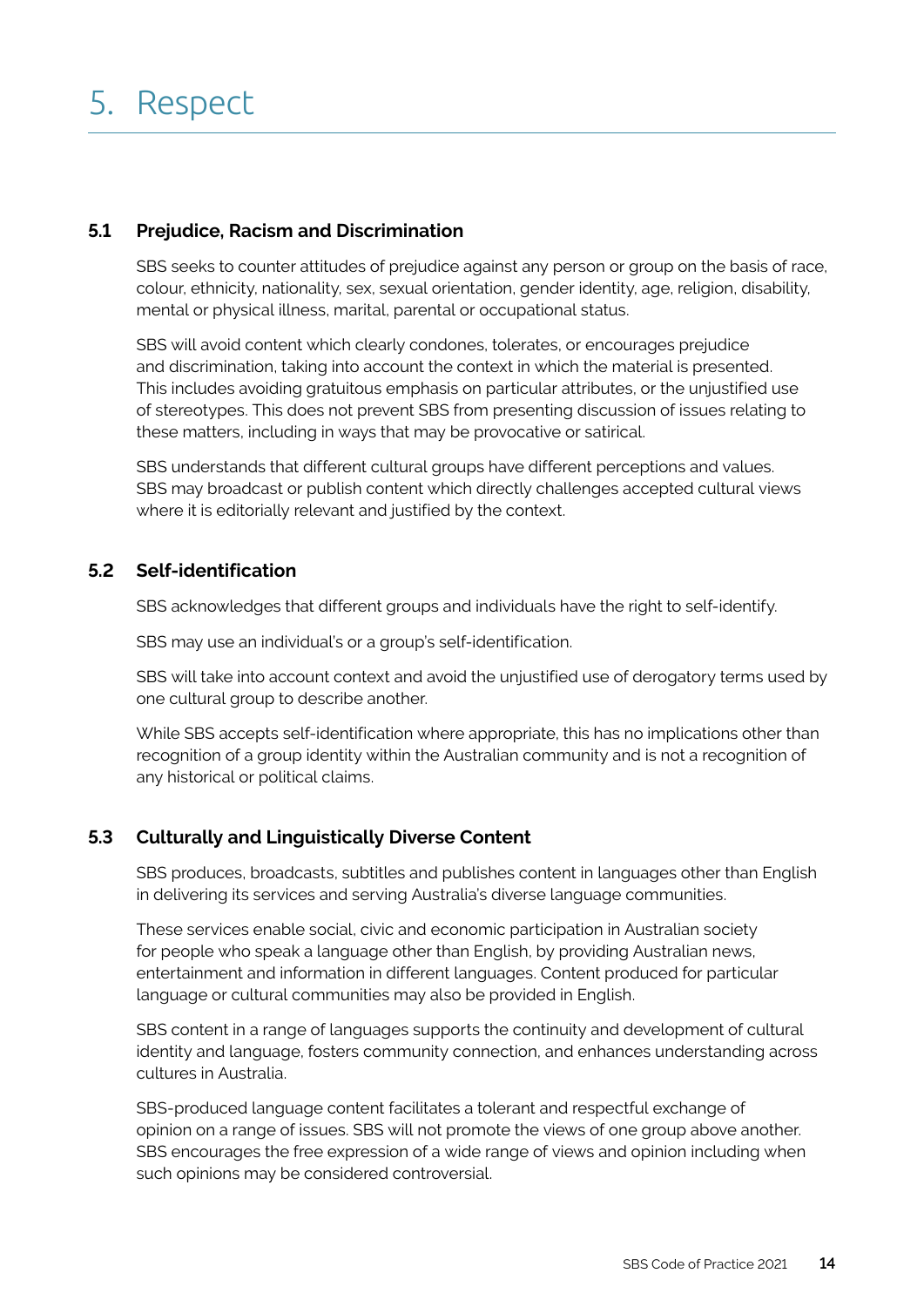NITV aims to reflect the linguistic diversity of Aboriginal and Torres Strait Islander peoples in its content, subject to the supply of programming. In all its programming, including news and current affairs, NITV may speak directly to Indigenous audiences using vernacular Aboriginal English, Kriol and other Indigenous languages.

#### **5.4 Indigenous Cultures**

SBS recognises the social, cultural and spiritual integrity of Indigenous societies and acknowledges the diversity across and within these societies.

SBS aims to promote and facilitate among all Australians an understanding of and respect for Indigenous cultures, knowledges and history.

SBS will be sensitive to cultural issues that surround media presentation of Indigenous issues.

#### **5.4.1 Aboriginal and Torres Strait Islander peoples**

SBS recognises the special and unique place of Aboriginal and Torres Strait Islander peoples in Australia's history, culture and society and the importance of maintaining the cultures, language and traditions of Indigenous Australians.

SBS provides content which caters for the diverse and changing needs of all Aboriginal and Torres Strait Islander peoples and deals with contemporary issues of importance to Indigenous Australians. SBS strives for maximum involvement of Indigenous Australians in all aspects of the production of such content.

In its content, SBS will ensure that proper regard is paid to the sensitivities, cultural traditions and languages of Indigenous Australians.

#### **5.4.2 Aboriginal and Torres Strait Islander protocols and culturally appropriate content**

Cultural practices of Aboriginal and Torres Strait Islander peoples should be observed in any content produced, broadcast or published.

As home to Australia's dedicated national Indigenous television service, SBS places high importance on Aboriginal and Torres Strait Islander cultural protocols.

SBS respects Indigenous cultural beliefs, traditions, protocols and practices and, where possible, will obtain the appropriate permissions.

SBS exercises editorial discretion when determining whether to broadcast or publish content that contains terminology that is likely to seriously offend or unnecessarily reflect negatively on Indigenous peoples. SBS will take into account the context and circumstances in which the content is to be broadcast or published.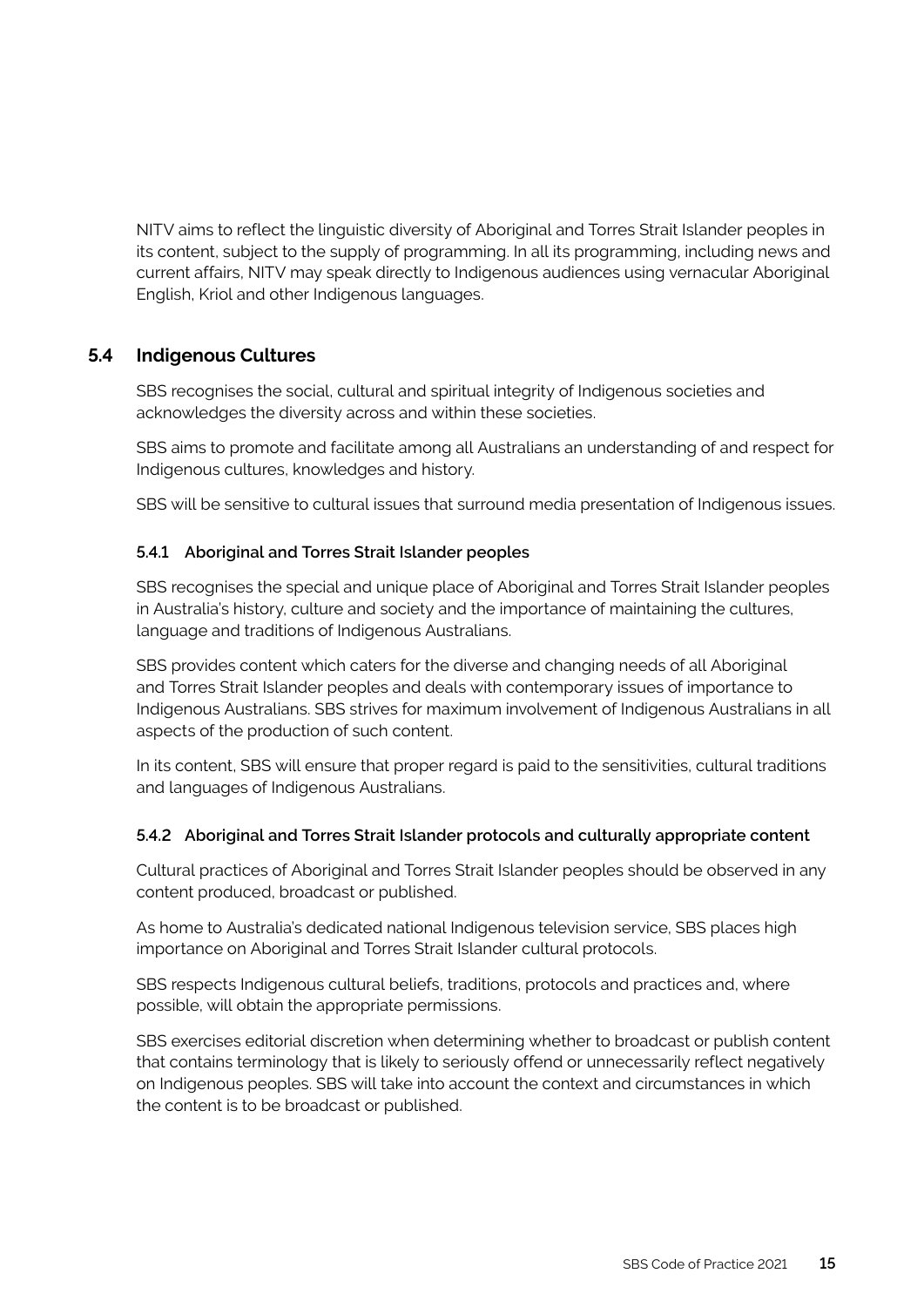#### *Production protocols*

 SBS requires content makers to refer to The Greater Perspective: Protocol and Guidelines for the Production of Film and Television on Aboriginal and Torres Strait Islander Communities and The Greater Perspective: Supplementary Guidelines (collectively The Greater Perspective) when making or producing content. The Greater Perspective refers to the need for content makers to:

- be aware of and challenge their own prejudices, stereotyped beliefs and perceptions about Indigenous Australians;
- non-Indigenous view; **•** be aware that an Indigenous view of Indigenous issues may differ from a
- Australians, particularly with those who are the subject of the content; **•** engage with Indigenous Australians in the making of content about Indigenous
- conduct dealings with Indigenous Australians openly and honestly which includes informing Indigenous people involved of the consequences of any proposed agreements and of their right to seek independent legal advice;
- respect the lands and cultural property of Indigenous Australians, as well as the subjects of content; and
- be sensitive to the cultures of Indigenous Australians and engage and negotiate with the people concerned prior to and during the making of content.

#### *Representation of deceased Indigenous persons*

SBS respects and acknowledges the bereavement and mourning practices of Aboriginal and Torres Strait Islander peoples, including protocols relating to the representation of deceased Indigenous persons.

 in place. However, SBS acknowledges that, because of the diversity and complexity of SBS will provide appropriate warnings to Indigenous audiences where such protocols are Indigenous communities, it may not always be possible to comply with relevant protocols and practices and a deceased persons warning may not always be appropriate.

 Torres Strait Islander persons. Where appropriate, images, footage or sound recordings of deceased Indigenous Australians will be preceded by a warning.The bereavement practices of Aboriginal and Torres Strait Islander peoples are region specific. SBS requires content makers to verify and observe local practices when reporting on, or making content that depicts or represents, recently deceased Aboriginal or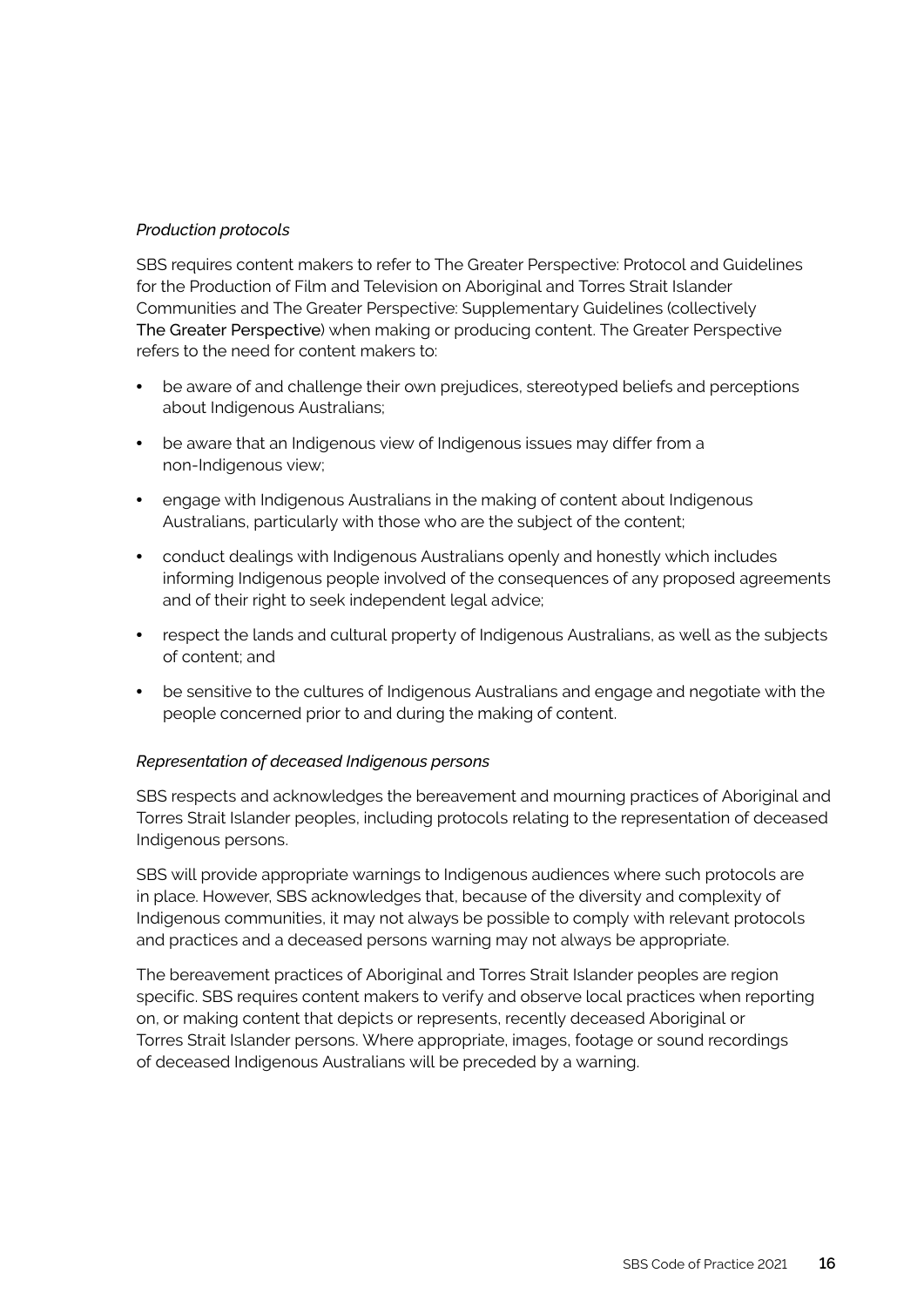#### **5.5 Privacy**

SBS respects the rights of individuals to privacy.

These rights are balanced against SBS's obligations to report on matters of public interest and to reflect a diversity of experiences.

 their consent may be justified in some circumstances. In order to report on matters of public interest, intrusions upon a person's privacy without

SBS operates under the presumption that if material is recorded in public, communication of that material will generally not intrude on a person's privacy.

*Note: SBS collects personal information for operational purposes which is subject to the SBS Privacy Policy.*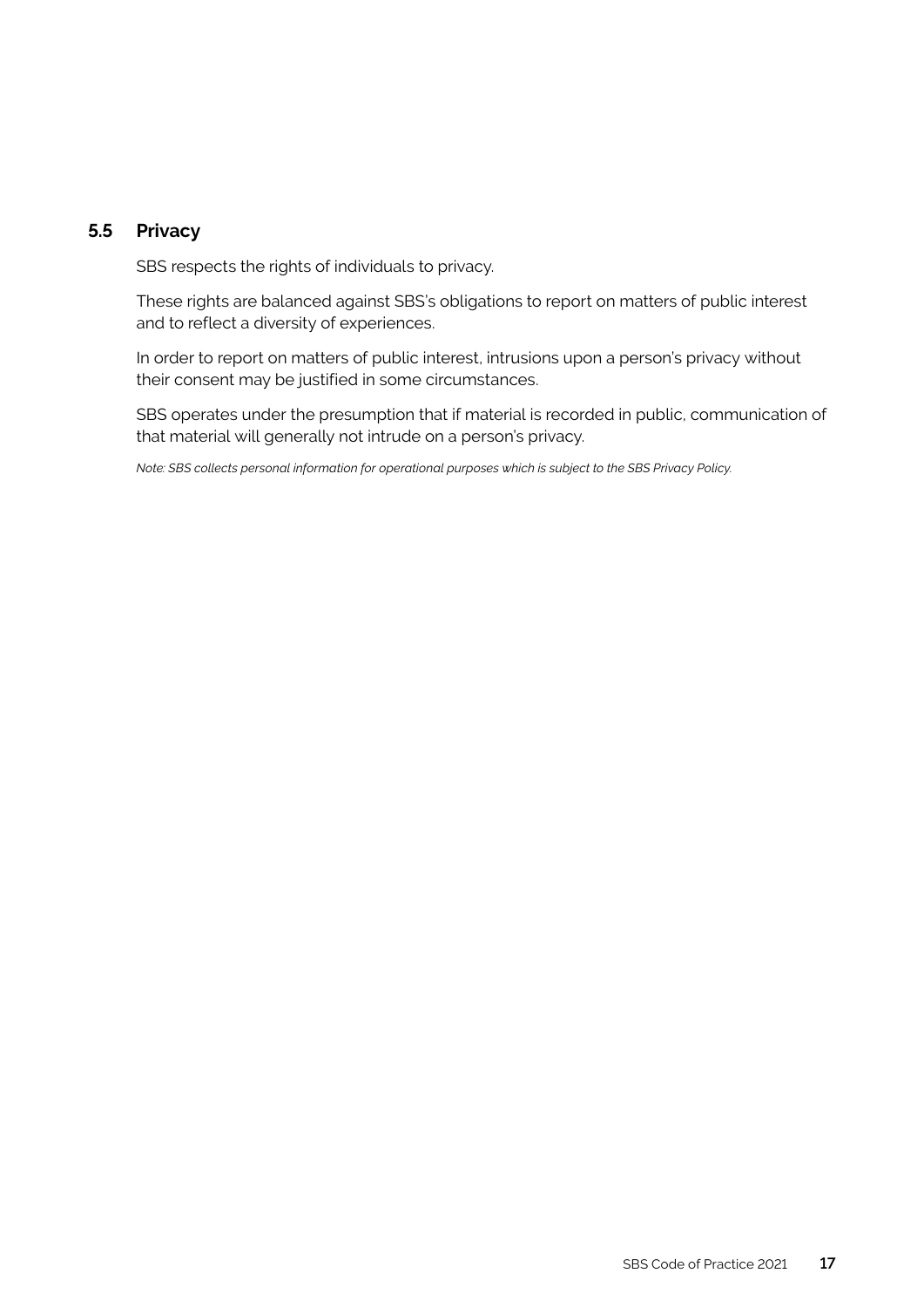SBS values all audience feedback, whether complimentary or critical, about its content and platforms. Audience feedback, comments and complaints are an important way for SBS to engage with audiences and to learn about community needs and opinions on SBS's editorial processes and services.

SBS takes complaints about its content and platforms very seriously.

- A complaint made under section 6.2 that alleges SBS has breached a provision in this SBS Code of Practice will be investigated and managed independently by the SBS Ombudsman.
- Feedback, comments and general complaints about other matters are managed by SBS Audience Relations.

 on its social media platforms. SBS will not provide a formal response to comments and complaints which are submitted

SBS will not respond to comments, feedback or complaints that are:

- frivolous, vexatious, not made in good faith; or
- offensive or abusive.

#### **6.1 Feedback, Comments and General Complaints**

Comments, feedback and general complaints about SBS content and platforms can be made by contacting SBS here.

Comments or feedback which require a detailed response or specific assistance may be directed to the relevant team or employee within SBS.

 General complaints will be referred to the relevant team to determine the appropriate action. SBS is not required to investigate and respond to these complaints. Where a written complaint is received, SBS will make reasonable efforts to address the concerns raised.

SBS does not usually provide a written response to comments, feedback or complaints made by telephone and will deal with the matter as it considers appropriate.

#### **6.2 Code Complaints about Content as Broadcast or Published**

 the SBS Ombudsman and investigated independently. Feedback will not be treated as a A complaint alleging that SBS has breached a provision in the Code will be managed by Code complaint.

 SBS Divisions. The SBS Ombudsman reports directly to the Managing Director and is independent of all

Complaints received prior to the broadcast or publication of the content are not Code complaints.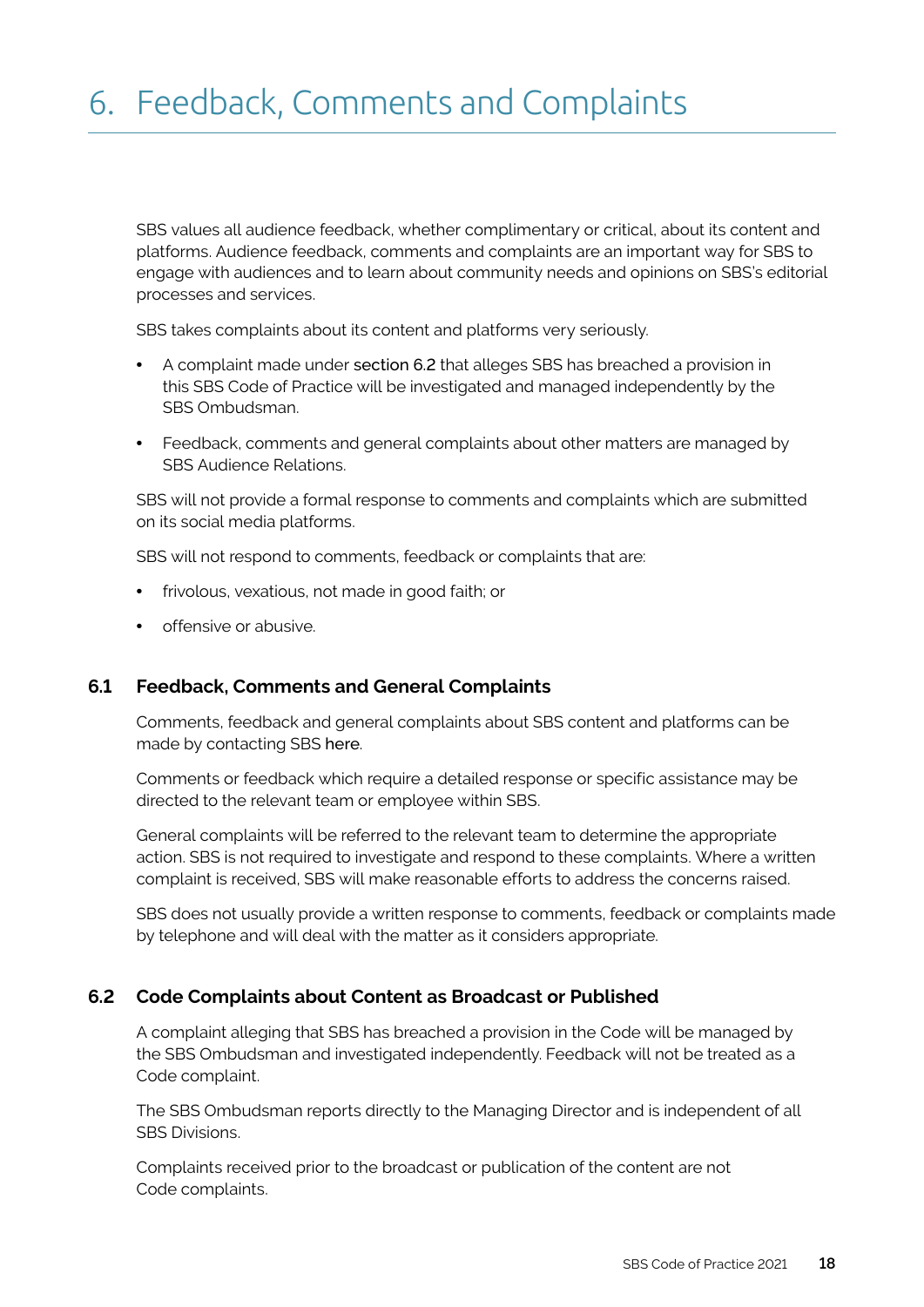SBS is not obliged to investigate complaints from people not resident in Australia, or non-Australian entities. SBS will not investigate anonymous complaints.

 SBS will suspend the investigation of any complaint which is or becomes the subject of legal proceedings. Resumption of any investigation depends upon the nature and outcome of the legal proceedings.

#### **6.2.1 How to make a Code complaint**

A Code complaint about SBS content can be made by contacting SBS here.

You need to:

- identify yourself by name and provide both your email and postal addresses;
- identify the content that is of concern to you and the date you viewed, heard or read it;
- state the platform on which you heard, read or saw the content, for example the name of the SBS television or radio channel, digital service, podcast or website;
- explain what aspect of the content you are complaining about; and
- if possible, identify which section or sections of this Code applies to the content.

Complaints relating to privacy may only be made by or on behalf of the person who considers their privacy was intruded upon.

#### *Code complaints in languages other than English*

If SBS receives a complaint in a language other than English, SBS will have it translated into English and will rely on that translation.

#### *Time periods for making a Code complaint*

 Code complaints must be received by SBS within four (4) weeks of the date of the television or radio broadcast, or from the date the content was first made available on an SBS digital media service.

#### **6.2.2 Confidentiality**

 Generally, a complainant's identity will be kept confidential by SBS and will only be disclosed to relevant SBS staff as required for the purpose of an investigation by the SBS Ombudsman.

SBS respects the confidentiality of Code complainants and will not disclose the identity of individual complainants publicly unless:

- SBS is required by law to do so;
- the complaint has been made public by the complainant; or
- the complaint is a matter of public record.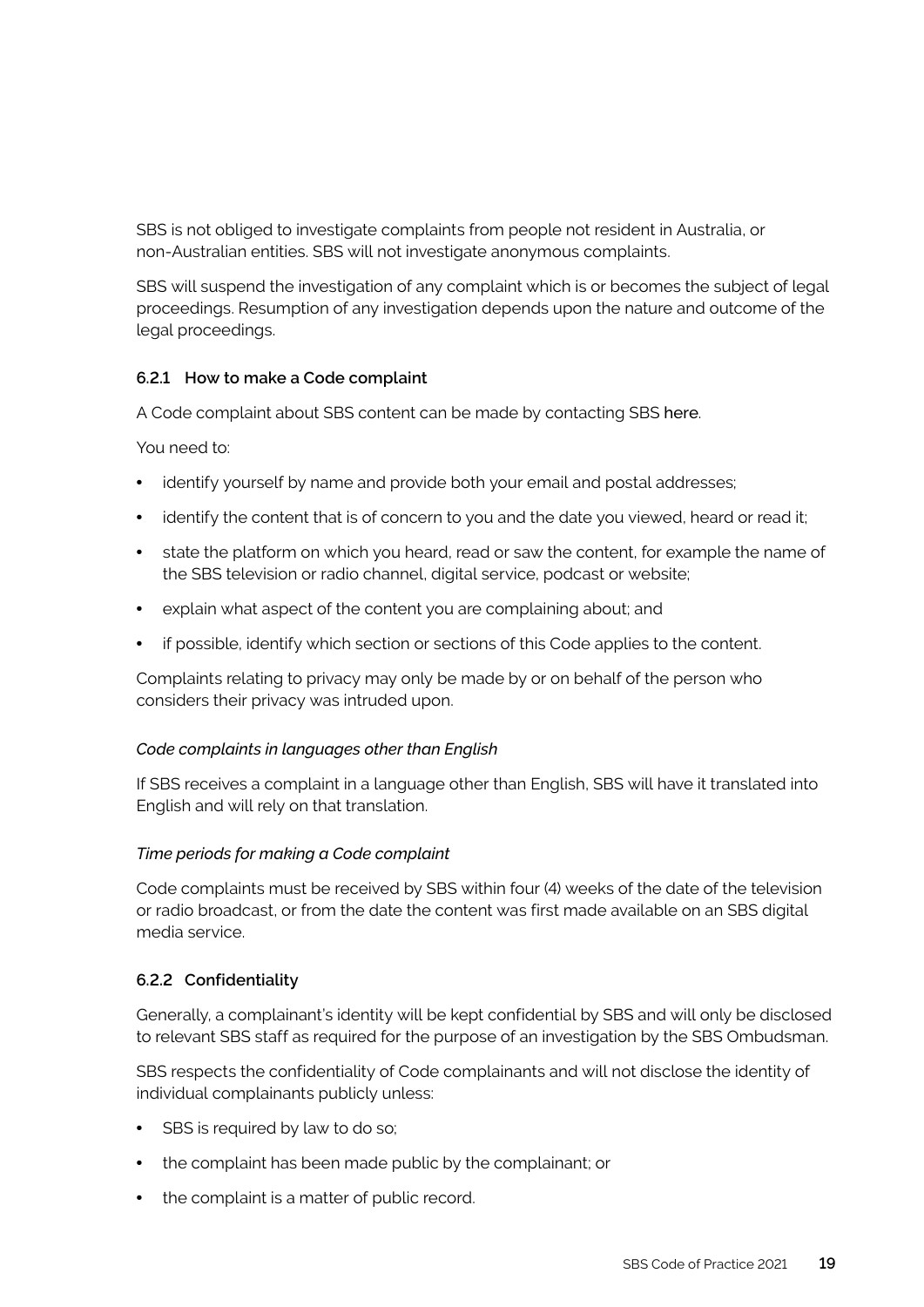#### **6.2.3 How SBS deals with Code complaints**

Complaints received by the SBS Ombudsman will be assessed to determine whether they meet the criteria of a Code complaint.

Once a complaint has been assessed as a Code complaint, the SBS Ombudsman will send a written reply by email to the complainant:

- acknowledging receipt of the complaint;
- informing the complainant that the SBS Ombudsman will investigate the matter;
- providing an estimated timeframe for the complaint to be responded to; and
- advising the complainant, where applicable, that they make seek an external review through the Australian Communications and Media Authority (ACMA)

In some cases, all or part of a program broadcast or published in a language other than English may need to be translated. This may involve some delay.

#### *Complaints Committee*

The SBS Ombudsman or the relevant SBS Divisional Director may refer a Code complaint to the SBS Complaints Committee for further consideration. The Complaints Committee will review the Code complaint and any recommendations by the SBS Ombudsman and make an independent determination as to whether to uphold or dismiss the complaint.

The Complaints Committee will decide how to inform itself at its discretion.

 (or such equivalent positions as exist from time to time). The Complaints Committee is composed of the Managing Director (Chair), the SBS Ombudsman, the SBS Content Directors, and the Director of the Corporate Affairs Division

#### *Replies to Code complaints*

 complainant within 30 days of receipt of a complaint, and in any event must do so within 60 days (subject to delays caused by a need for translation). The SBS Ombudsman will endeavour to provide a written response by email to the

 In exceptional circumstances an extension to the 60-day deadline may be justified.

The complainant will be informed of the revised timeline and the reasons for the delay.

The complainant will be advised:

- whether the Code complaint is upheld;
- the reasons for SBS's decision; and
- where applicable, their right to refer the matter to the ACMA if not satisfied with SBS's response.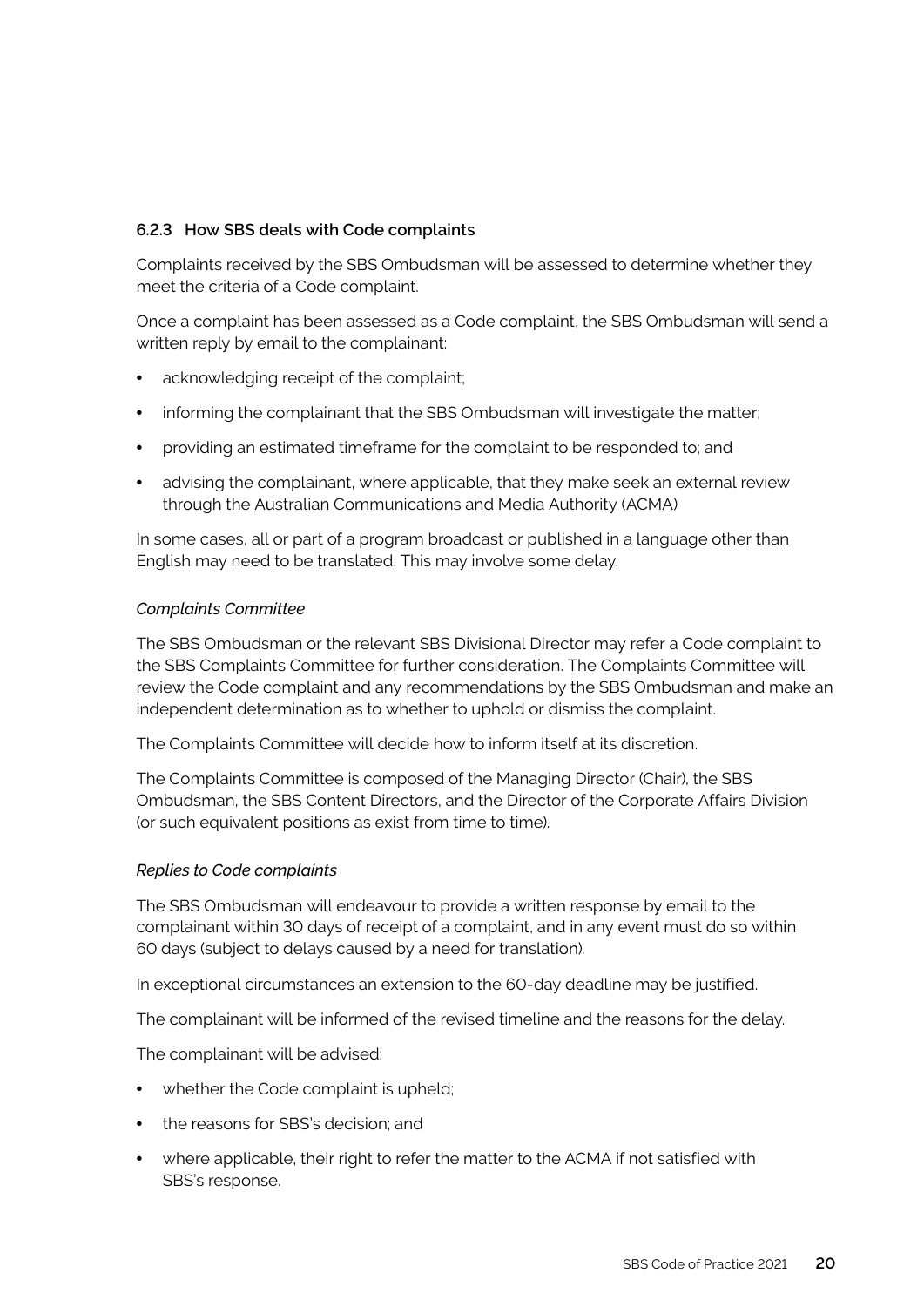#### *SBS response to Code complaints that are upheld*

If a Code complaint is upheld SBS, at its discretion, may take action including:

- acknowledging that a breach has occurred;
- apologising;
- broadcasting or publishing corrected information; or
- broadcasting or publishing a correction, retraction or apology.

#### **6.2.4 Referral to the ACMA**

Complainants:

- who have not received a response within 60 days after making it or, in exceptional circumstances, within the advised time period; or
- who received a response within that period which they consider to be inadequate;

  may complain to the ACMA, under section 150 of the *BroadcastingAServicesAActA1992* (Cth).

The ACMA does not deal with complaints about content on SBS digital media services unless it relates to a retransmitted television or radio broadcasting service.

#### **6.2.5 Complaints about illegal and offensive content on SBS digital media services**

 broadcasting services).The eSafety Commissioner may investigate complaints about illegal and offensive content on SBS digital media services (excluding retransmitted radio or television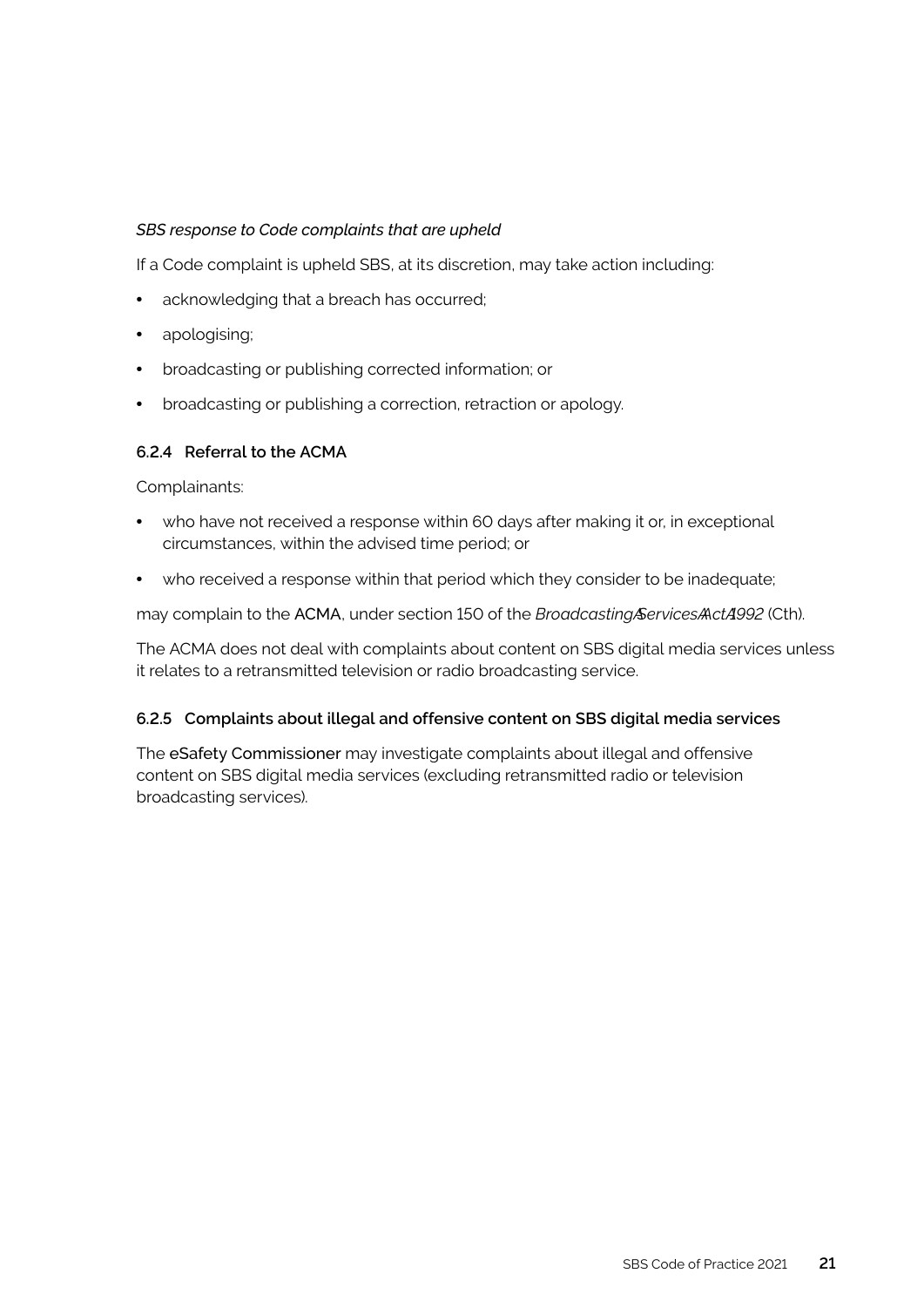# 7. Glossary

**ACMA** means the Australian Communications and Media Authority.

**Advertisement** means matter, for which SBS receives consideration in cash or in kind, which draws the attention of the public, or a segment thereof, to a product, service, person, organisation or line of conduct in a manner calculated to promote or recommend, directly or indirectly, that product, service, person, organisation or line of conduct (section 4.2).

**Ad Standards** means the industry body that manages the complaint resolution process of the advertising self-regulation system in Australia.

 **Broadcasting service** has the same meaning as in section 3 of the SBS Act.

**Code** means the SBS Code of Practice.

 **Code complaint** means a complaint that alleges that SBS has breached the SBS Code of Practice for content that has been broadcast or published by SBS (section 6.2).

**Content** means audio, video, visual and textual material.

**CSA** means community information announcements and community promotional material (section 4.3).

 **Digital media service** has the same meaning as in section 3A of the SBS Act.

**Indigenous Australians** refers to the Aboriginal and Torres Strait Islander peoples of Australia.

 **Managing Director** has the same meaning as in section 3 of the SBS Act.

**NITV** means National Indigenous Television.

 SBS podcasts and SBS social media posts. **Online content** means content that is published on SBS's digital media services and on third party digital media services including SBS On Demand, the SBS website, SBS apps,

**SBS** means the Special Broadcasting Service Corporation operating under the SBS Act, and includes NITV.

 **SBS Act** means the *Special Broadcasting Service Act 1991* (Cth).

 SBS Ombudsman, SBS Content Directors, and the Director of the Corporate Affairs Division, or such equivalent positions as exist from time to time (section 6.2.3). **SBS Complaints Committee** means a committee comprising the Managing Director, the

**SBS content** means content that is produced, commissioned, acquired or otherwise obtained by SBS for broadcast or publication on SBS's platforms over which SBS has editorial control (section 2.1).

**SBS Content Directors** means the Director of Audio and Language Content, the Director Online Content, or such equivalent positions as exist from time to time (section 6.2.3). of News and Current Affairs, the Director of Marketing, and the Director of Television and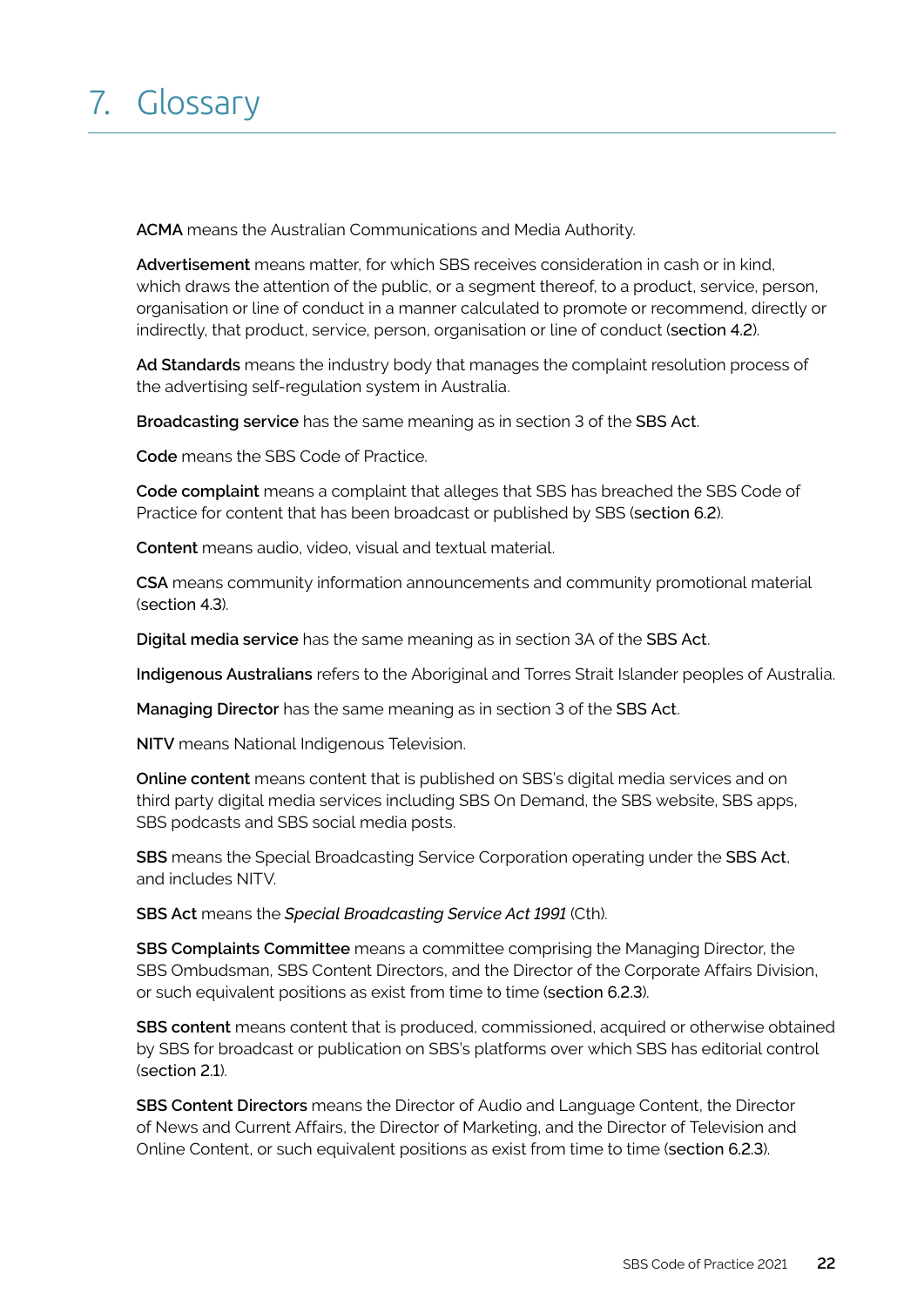**SBS platforms** includes SBS television and radio broadcasting services, SBS digital media services and SBS accounts and services on third party platforms (section 2.1).

**Sponsorship announcement** means matter, for which SBS receives consideration in cash or in kind, which advises audiences of a sponsorship relationship with SBS and actively promotes the product, service, person, organisation or line of conduct of the sponsor in a favourable way (section 4.2).

**WorldWatch** means the range of international news and current affairs bulletins broadcast or published by SBS under section 3.3.2.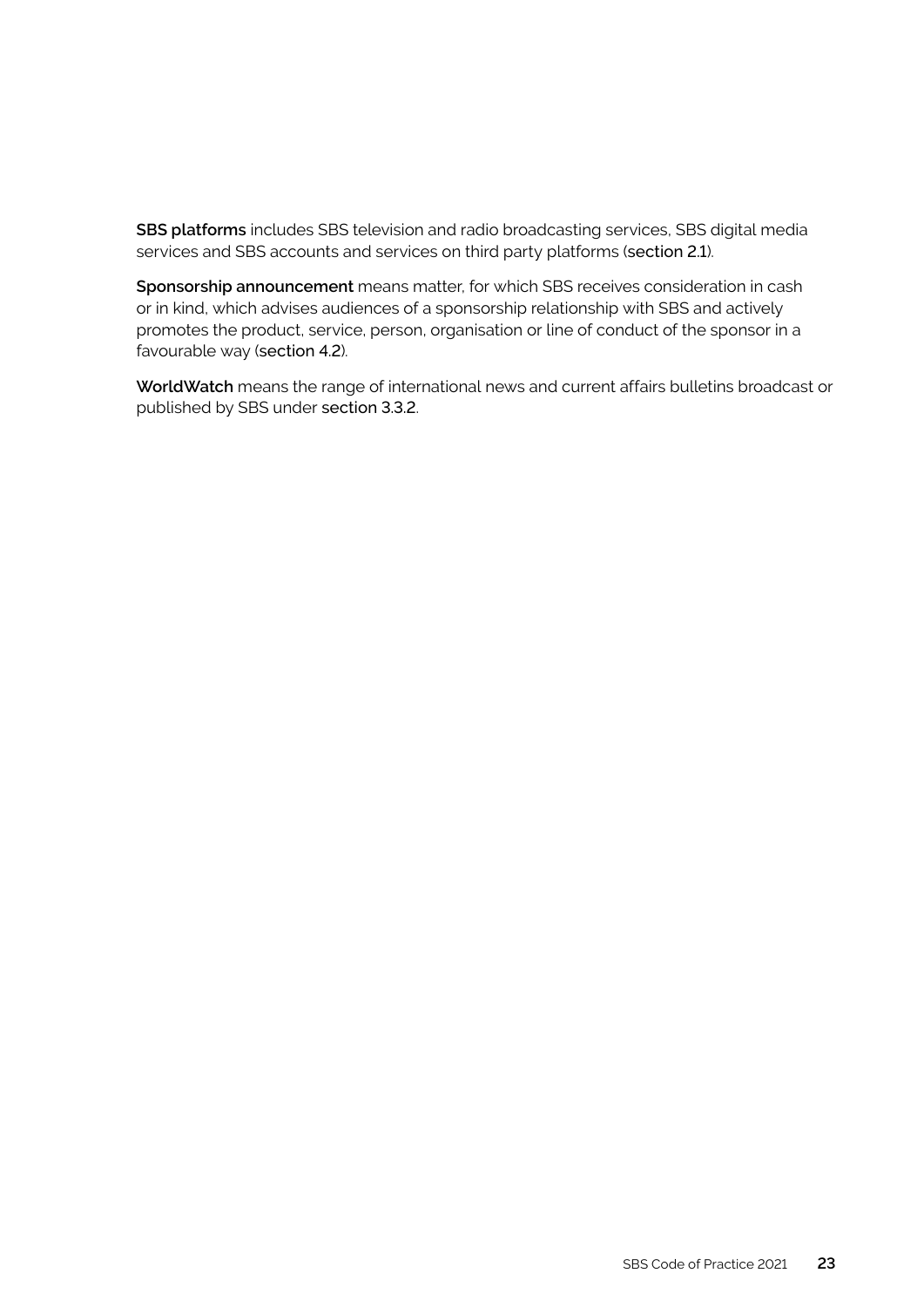### **SBS System of Classification for Television Broadcasting Services**

 The SBS system of television program classification is adapted from the Guidelines for the Classification of Films and Computer Games (2005) made under the *Classification (Publications,AFilmsAandAComputerAGames)AActA1995* (Cth)*.* 

 Factors to consider include: the artistic or educational merit of the production, the purpose The guiding principle in the application of the following classifications is context. What is inappropriate and unacceptable in one context may be appropriate and acceptable in another. of a sequence, the tone, the camera work, the intensity and relevance of the material, the treatment, and the intended audience.

SBS believes that the integrity of programs is best retained if programs are broadcast unaltered. SBS will schedule programs or, if necessary, modify them in accordance with the SBS classification categories to ensure that they are suitable for broadcast, or for broadcast at particular times.

SBS's classification system gives special attention to culture, violence, sex and nudity, and use of language.

#### **Culture**

In fulfilling its role as a multilingual and multicultural media service, SBS reflects a diversity of cultures including those of Aboriginal and Torres Strait Islander communities.

SBS classifies programs based on SBS's knowledge of the cultural context of each program. SBS will interpret the relevant classification elements so as not to impede the presentation of relevant cultural information to audiences or limit its ability to reflect diverse cultural values.

#### **Violence**

SBS acknowledges that violence is part of everyday life which must be dealt with responsibly. SBS recognises that for some people, particularly children, the portrayal of physical and psychological violence has a unique potential to distress and disturb. SBS does not present violence gratuitously.

 factors including: In assessing program content involving violence, consideration is given to a range of

- degree of explicitness;
- propensity to alarm, distress or shock;
- significance in relation to the message; and
- social importance.

 The presentation of violence in drama requires careful consideration. Violence has always been a powerful ingredient in the dramatic tradition and SBS accepts that there are occasions when authors and directors use violence to make a substantial point about society.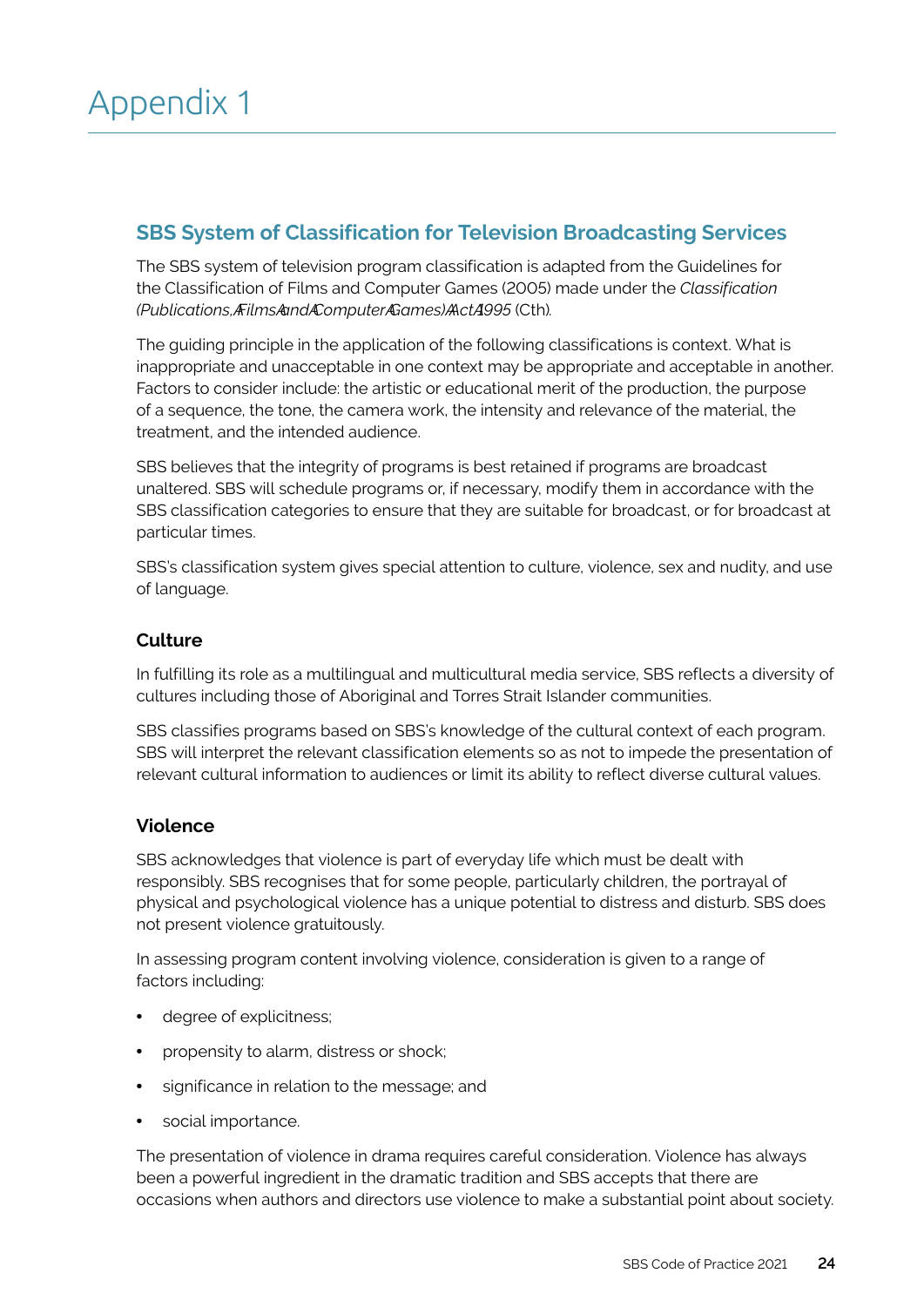#### **Sex and nudity**

In assessing program content involving sex and nudity, consideration is given to a number of factors including:

- the responsibility with which visuals and subject matter are treated, particularly the treatment of non-consensual sexual activities and any sexual activity involving minors;
- the degree of explicitness; and
- the impact that visuals have in the context of a program as a whole.

#### **Language**

SBS will take into account the use of coarse language and prevailing community standards when classifying programs.

#### **Classification Categories**

#### **G – General**

 G programs may be shown at any time.

 G programs, which include programs designed for pre-school and school-age children, are suitable for children to watch on their own. Some G programs may be more appropriate for older children.

 The G classification does not necessarily indicate that the program is one that children will enjoy. Some G programs contain themes or storylines that are not of interest to children.

Whether or not the program is intended for children, the treatment of themes and other classifiable elements will be careful and discreet.

 nudity in a sexual context, may be permitted if the treatment is discreet, justified by context, Treatments of classifiable elements in artistic or cultural contexts, such as depictions of and very mild in impact.

 **Themes:** The treatment of themes should be discreet, justified by context, and very mild in circumstances where it is justified by context. Any depiction of such behaviour must not impact. The presentation of dangerous, imitable behaviour is not permitted except in those encourage dangerous imitation. Supernatural or very mild horror themes may be included.

 **Violence:** Violence including sexual violence may be implied very discreetly, but should:

- have a light tone;
- have a very low sense of threat or menace; and
- not be gratuitous.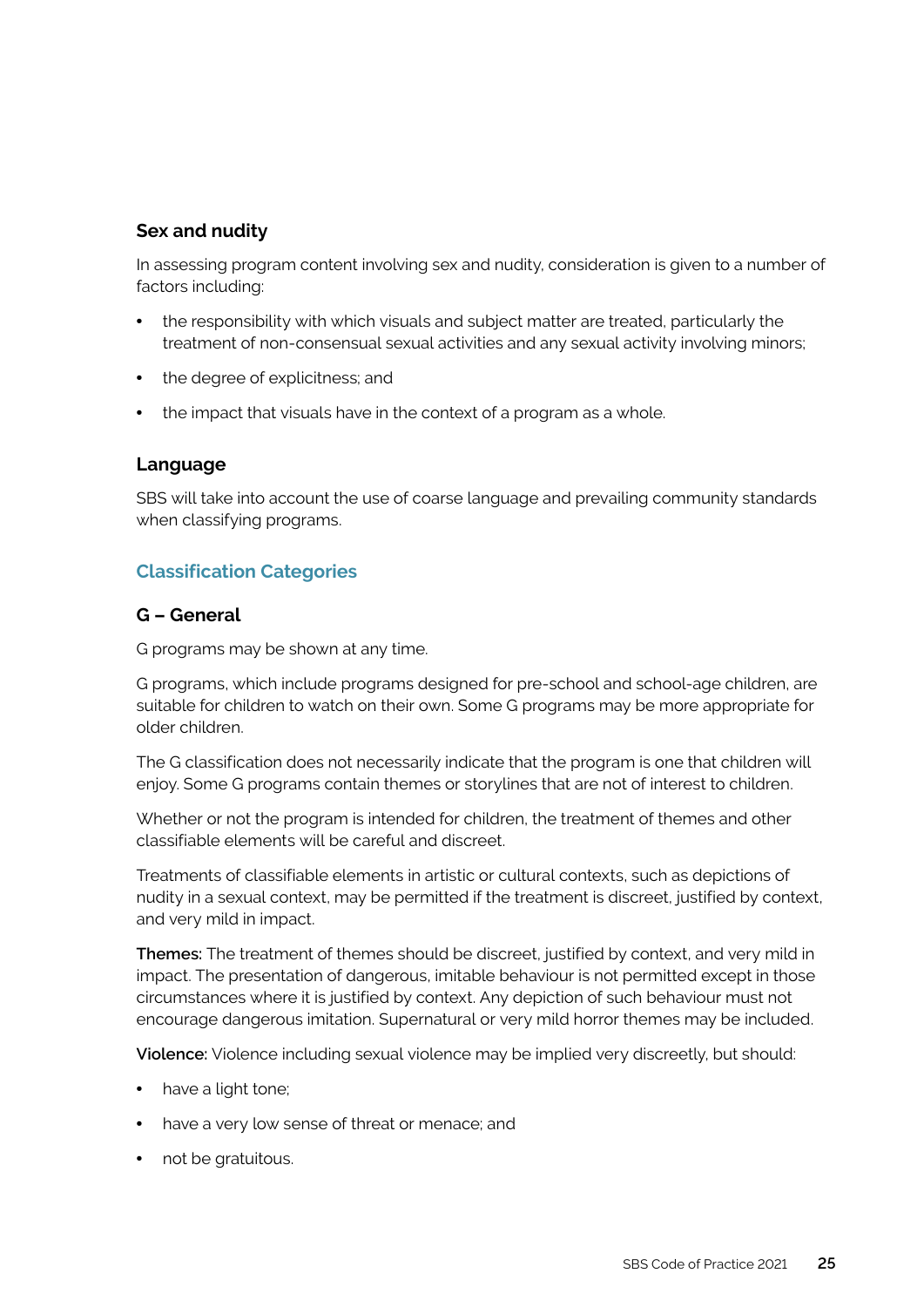**Sex:** Sexual activity should:

- be suggested in very discreet visual or verbal references; and
- not be gratuitous.

**Language:** Coarse language should:

- be very mild; and
- not be gratuitous.

 implied only very discreetly, and be justified by context. **Drug use:** The depiction of the use of drugs should be handled with care. Drug use should be

**Nudity:** Nudity outside of a sexual context should not be detailed, or gratuitous.

#### **PG – Parental Guidance**

 Parental/guardian guidance recommended for people under 15 years.

 PG programs may be shown any time.

 PG programs may contain adult themes and concepts that, when viewed by those under 15 years, may require the guidance of an adult.

 The PG classification signals to parents or guardians that material in this category contains depictions or references which could be confusing or upsetting to children without adult guidance.

Parents or guardians may choose to monitor the material for children in their care. Some may choose to watch the material with children in their care. Others might find it sufficient to be accessible during or after the viewing to discuss the content.

 The PG classification does not indicate necessarily that the program is one that children will enjoy. Some PG programs contain themes or storylines that are not of interest to children.

 mild horror themes may be included. **Themes:** The treatment of themes should be discreet and mild in impact. Supernatural or

 **Violence:** Violence may be implied discreetly or stylised and should:

- be mild in impact; and
- not be shown in detail.

**Sex:** Sexual activity and nudity in a sexual context may be suggested, but should:

- be discreet; and
- not be gratuitous.

 Verbal references to sexual activity should be discreet.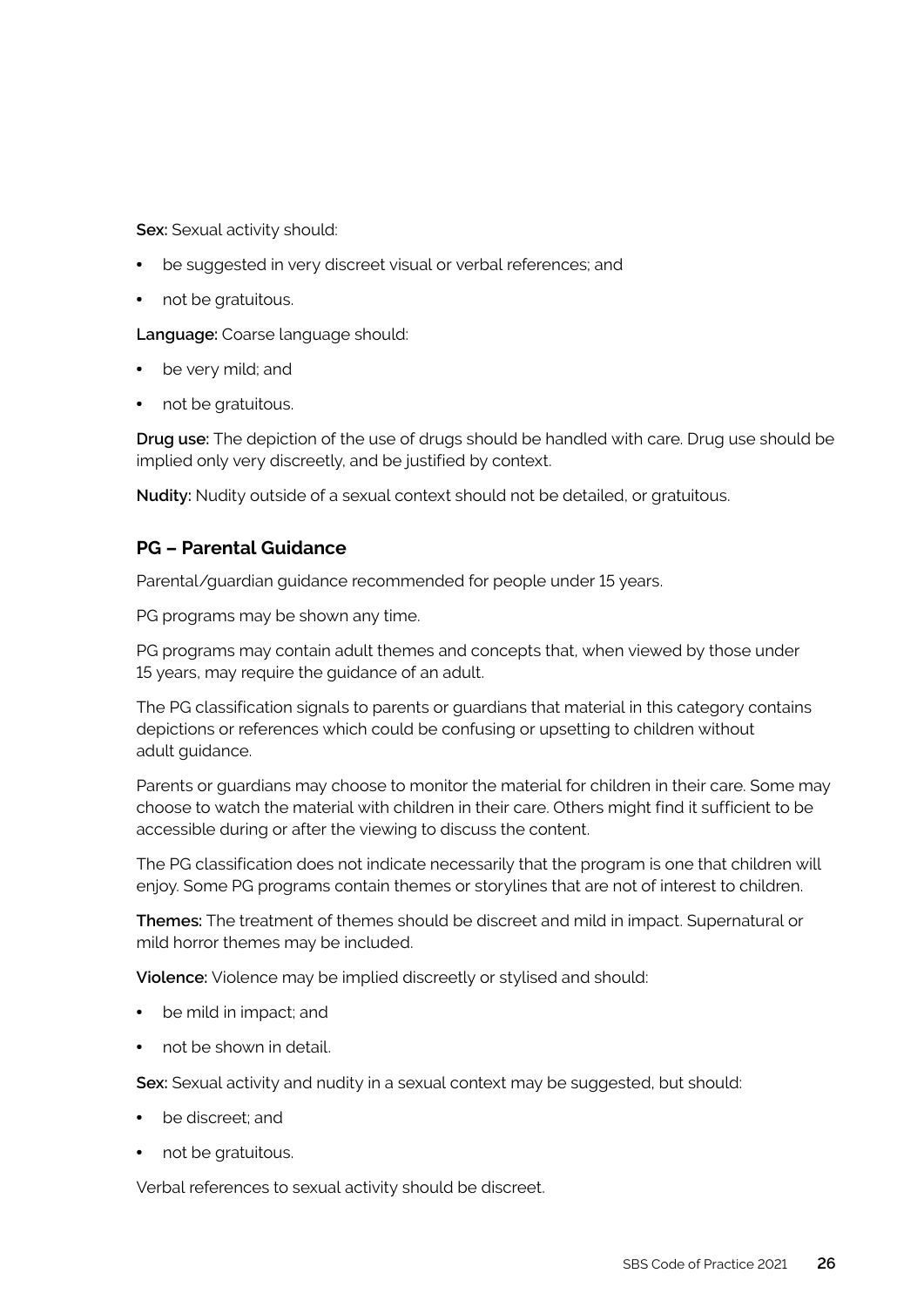**Language:** Coarse language should be mild.

**Drug use:** Discreet verbal references and mild visuals of drug use may be included.

**Nudity:** Nudity outside of a sexual context should not be detailed or gratuitous.

#### **M – Mature**

 Not recommended for people under 15 years.

#### *SBS, SBS Viceland and SBS World Movies*

M programs may be shown between:

- 10.00am and 3.00pm; and
- 7.30pm and 6.00am.

#### *NITV and SBS Food*

M programs may be shown between:

- 10.00am and 3.00pm on weekdays that are school days; and
- 7.30pm and 6.00am on any day of the week.

 disturbing to those under 15 years. Depictions and references to classifiable elements may Programs classified M contain material that is considered to be potentially harmful or contain detail.

 material, especially violent material, will be included in the MA15+ classification. While most themes may be dealt with, the degree of explicitness and intensity of treatment will determine what can be accommodated in the M category – the less explicit or less intense material will be included in the M classification and the more explicit or more intense

**Themes:** Most themes can be dealt with, but the treatment should be discreet, and the impact should not be strong.

 **Violence:** Generally, depictions of violence should:

- not contain a lot of detail; and
- not be prolonged.

In realistic treatments, depictions of violence that contain detail should:

- not have a strong impact; and
- not be gratuitous.

In stylised treatments, depictions of violence may contain more detail if this does not increase the impact.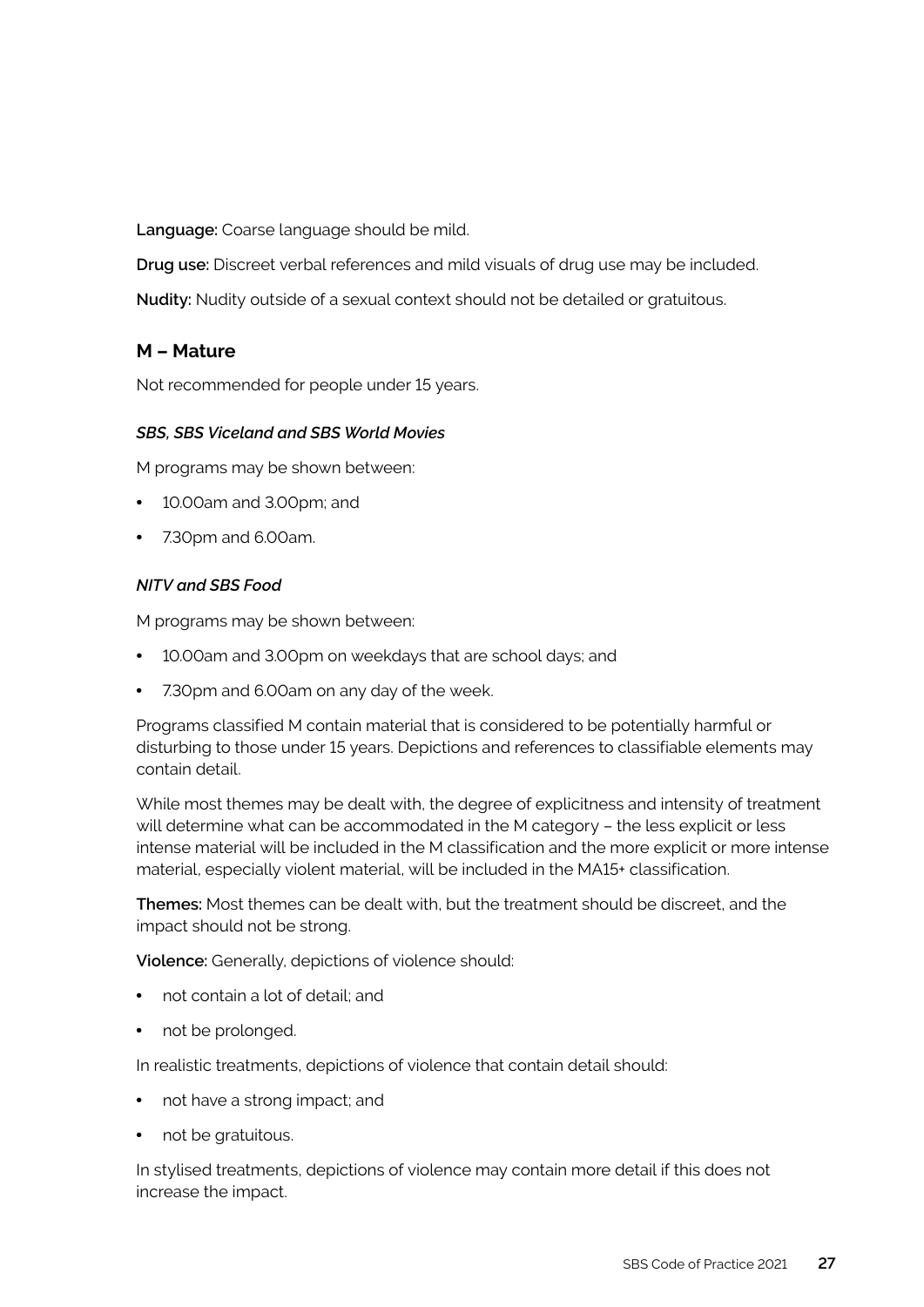Verbal and visual references to sexual violence may only be included if they are:

- discreet; and
- justified strongly by the narrative or documentary context.

**Sex:** Sexual activity may be implied.

Nudity in a sexual context should not contain a lot of detail, or be prolonged.

 Verbal and textual references to sexual activity may be more detailed than visual depictions if this does not increase the impact.

**Language:** Coarse language may be used.

 Generally, coarse language that is stronger, detailed or very aggressive should not be gratuitous.

**Drug use:** Drug use may be shown discreetly.

**Nudity:** Nudity outside of a sexual context may be shown but depictions that contain any detail should not be gratuitous.

#### **MA15+ – Mature Audience**

 Not suitable for people under 15 years.

 MA15+ programs may be shown between 8.30pm and 5.00am on any day of the week.

 MA15+ programs, because of the matter they contain or because of the way classifiable elements are treated, are not suitable for people aged under 15 years.

 Material classified MA15+ deals with issues or contains depictions that require a more mature is considered likely to be harmful or disturbing to viewers under 15 years of age. perspective. This is because the impact of individual elements or a combination of elements

 While most themes may be dealt with and can be accommodated in the MA15+ category the MA15+ classification and the less explicit or less intense material will be included in the – the more explicit or more intense material, violent material especially, will be included in M classification.

**Themes:** The treatment of themes with a high degree of intensity should not be gratuitous.

 **Violence:** Generally, depictions of violence should not have a high impact.

In realistic treatments, detailed depictions of violence with a strong impact should:

- not be prolonged; and
- not be gratuitous.

Depictions of violence in stylised treatments may be more detailed if this does not increase the impact.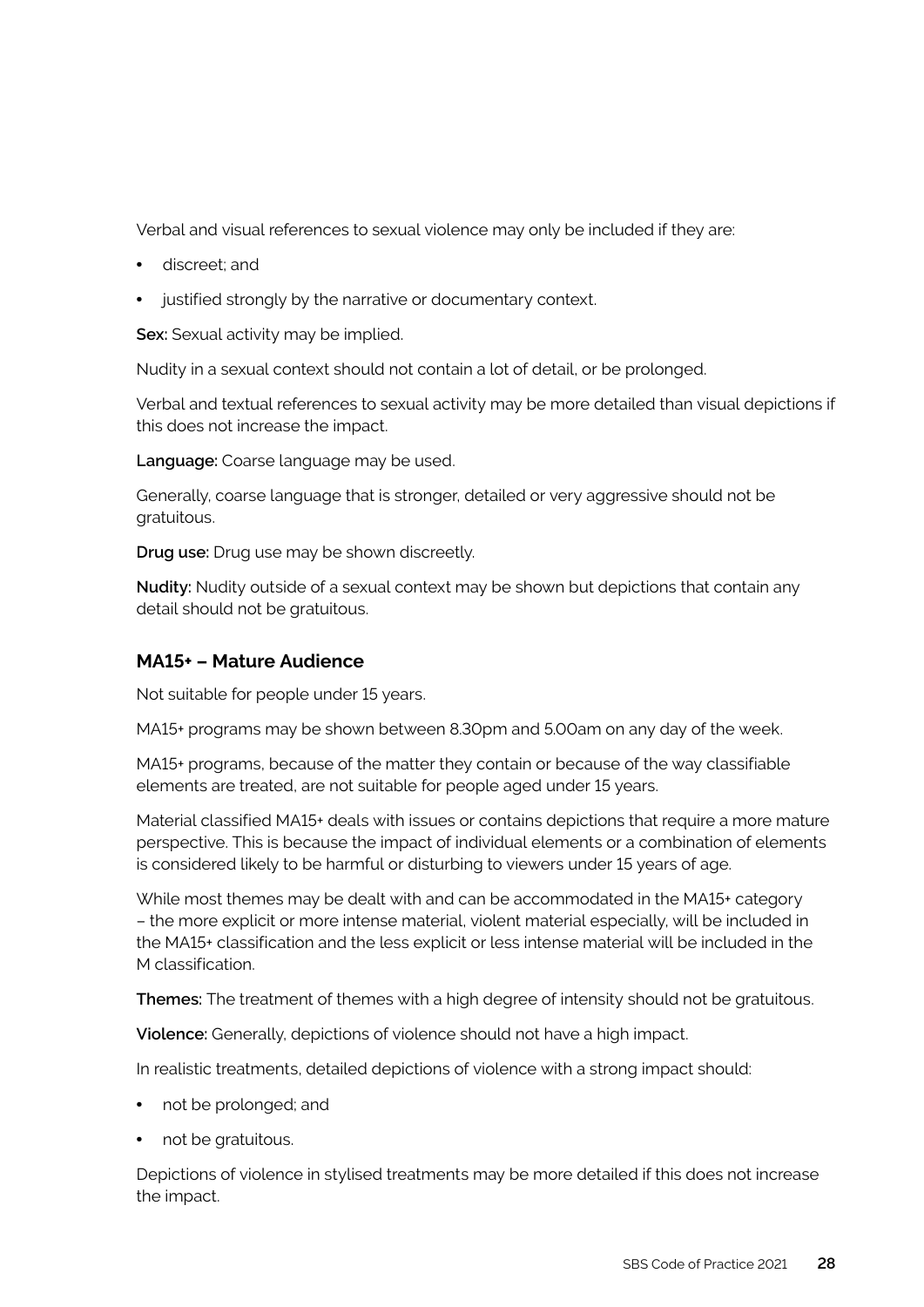Depictions of sexual violence are permitted only if they are not prolonged, gratuitous or exploitative.

**Sex:** Sexual activity may be implied.

Depictions of nudity in a sexual context that contain detail should not be exploitative. If this does not increase the impact, verbal, textual and audio references may be more detailed than visual depictions,

**Language:** Coarse language may be used.

**Drug use:** Drug use may be shown. More detailed depictions should not have a high degree of impact.

 **Nudity:** Nudity should be justified by context.